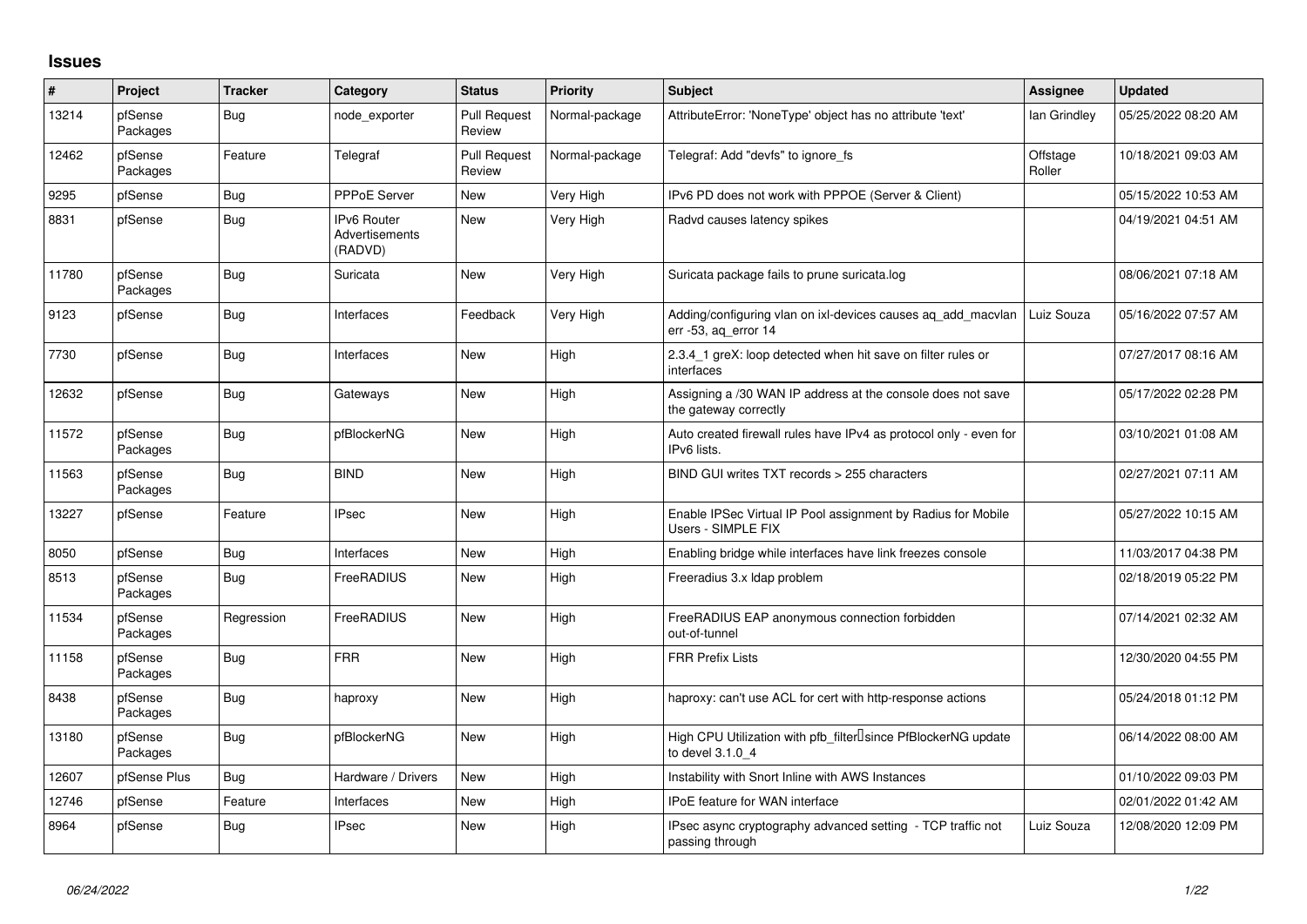| $\vert$ # | Project             | <b>Tracker</b> | Category                    | <b>Status</b>                 | Priority | <b>Subject</b>                                                                                                                                                                | Assignee              | <b>Updated</b>      |
|-----------|---------------------|----------------|-----------------------------|-------------------------------|----------|-------------------------------------------------------------------------------------------------------------------------------------------------------------------------------|-----------------------|---------------------|
| 8158      | pfSense             | Bug            | Interfaces                  | New                           | High     | IPv6 Track Interface issue with more than one WAN-Gateway<br>and a number of internal interfaces at least track interface<br>from one interface does not work on regular base |                       | 12/03/2017 09:00 AM |
| 9136      | pfSense             | <b>Bug</b>     | DHCP (IPv6)                 | New                           | High     | IPv6 Tracking Interfaces Lose IPv6 Address in Certain Cases                                                                                                                   |                       | 04/21/2022 12:39 PM |
| 5355      | pfSense             | <b>Bug</b>     | <b>IPsec</b>                | New                           | High     | on Dynamic WAN IP (DHCP Client) it takes 10 minutes before<br>Phase1 reconnects                                                                                               |                       | 07/08/2016 10:29 PM |
| 7521      | pfSense             | Feature        | Package System              | New                           | High     | Package Updates via Mirror                                                                                                                                                    |                       | 05/04/2017 08:21 PM |
| 12932     | pfSense<br>Packages | Feature        | pfBlockerNG                 | New                           | High     | pfblockerng per user whitelist                                                                                                                                                |                       | 03/11/2022 11:08 AM |
| 10252     | pfSense<br>Packages | Bug            | pfBlockerNG                 | <b>New</b>                    | High     | pfblockerng-devel                                                                                                                                                             |                       | 02/11/2020 05:18 PM |
| 9724      | pfSense<br>Packages | <b>Bug</b>     | pfBlockerNG                 | New                           | High     | pfblockerng-firewall-filter-service-will-not-start                                                                                                                            |                       | 09/05/2019 06:32 AM |
| 10760     | pfSense<br>Packages | Bug            | <b>BIND</b>                 | New                           | High     | pfSense BIND 9.14.12 server terminates due to assertion<br>failure                                                                                                            |                       | 07/11/2020 04:53 PM |
| 13179     | pfSense<br>Packages | Feature        | pfBlockerNG                 | New                           | High     | Search based on CIDR                                                                                                                                                          |                       | 05/17/2022 09:45 AM |
| 6988      | pfSense<br>Packages | <b>Bug</b>     | Snort                       | New                           | High     | SNORT Package PHP memory error                                                                                                                                                |                       | 06/28/2018 10:00 PM |
| 12732     | pfSense<br>Packages | <b>Bug</b>     | squidguard                  | New                           | High     | Squid https filtering squidguard acl target list - erratic behaviour                                                                                                          |                       | 01/26/2022 09:11 AM |
| 7388      | pfSense<br>Packages | Bug            | Suricata                    | <b>New</b>                    | High     | Suricata does not property recognize MTU for PPPOE<br>interfaces                                                                                                              |                       | 03/15/2017 05:17 AM |
| 9046      | pfSense<br>Packages | Feature        | Telegraf                    | New                           | High     | telegraf feature request                                                                                                                                                      |                       | 02/18/2019 03:38 PM |
| 8089      | pfSense             | <b>Bug</b>     | Interfaces                  | New                           | High     | VLAN page breaks after config restore to new hardware.                                                                                                                        |                       | 11/21/2017 01:38 PM |
| 12608     | pfSense<br>Packages | Bug            | WireGuard                   | New                           | High     | WireGuard tunnels monitored by dpinger causing system to<br>stop routing completely in certain situations                                                                     | Christian<br>McDonald | 12/16/2021 03:14 PM |
| 12520     | pfSense<br>Packages | Feature        | Squid                       | New                           | High     | [Squid] - Allow or Deny Mappings from IP/Host/GeoIP sources                                                                                                                   |                       | 11/12/2021 02:13 PM |
| 4845      | pfSense             | <b>Bug</b>     | CARP                        | Confirmed                     | High     | CARP preemption doesn't switch to backup where connectivity<br>between systems is lost but not NIC link                                                                       |                       | 07/28/2015 07:55 AM |
| 11992     | pfSense             | <b>Bug</b>     | <b>Virtual IP Addresses</b> | Confirmed                     | High     | GRE Tunnel - Does not work with a virtual IP as endpoint                                                                                                                      |                       | 06/04/2021 01:16 AM |
| 5413      | pfSense             | <b>Bug</b>     | <b>DNS Resolver</b>         | Confirmed                     | High     | Incorrect Handling of Unbound Resolver [service restarts,<br>cache loss, DNS service interruption]                                                                            |                       | 06/19/2022 11:11 PM |
| 12979     | pfSense<br>Packages | Bug            | Snort                       | <b>Pull Request</b><br>Review | High     | Snort Rules Update Process Using Deprecated FreeBSD<br>Subdirectory Name                                                                                                      | <b>Bill Meeks</b>     | 03/24/2022 09:02 AM |
| 12160     | pfSense<br>Packages | Regression     | syslog-ng                   | Feedback                      | High     | An invalid configuration is generated when choosing TLS as the Jim Pingle<br>default protocol                                                                                 |                       | 07/23/2021 03:27 PM |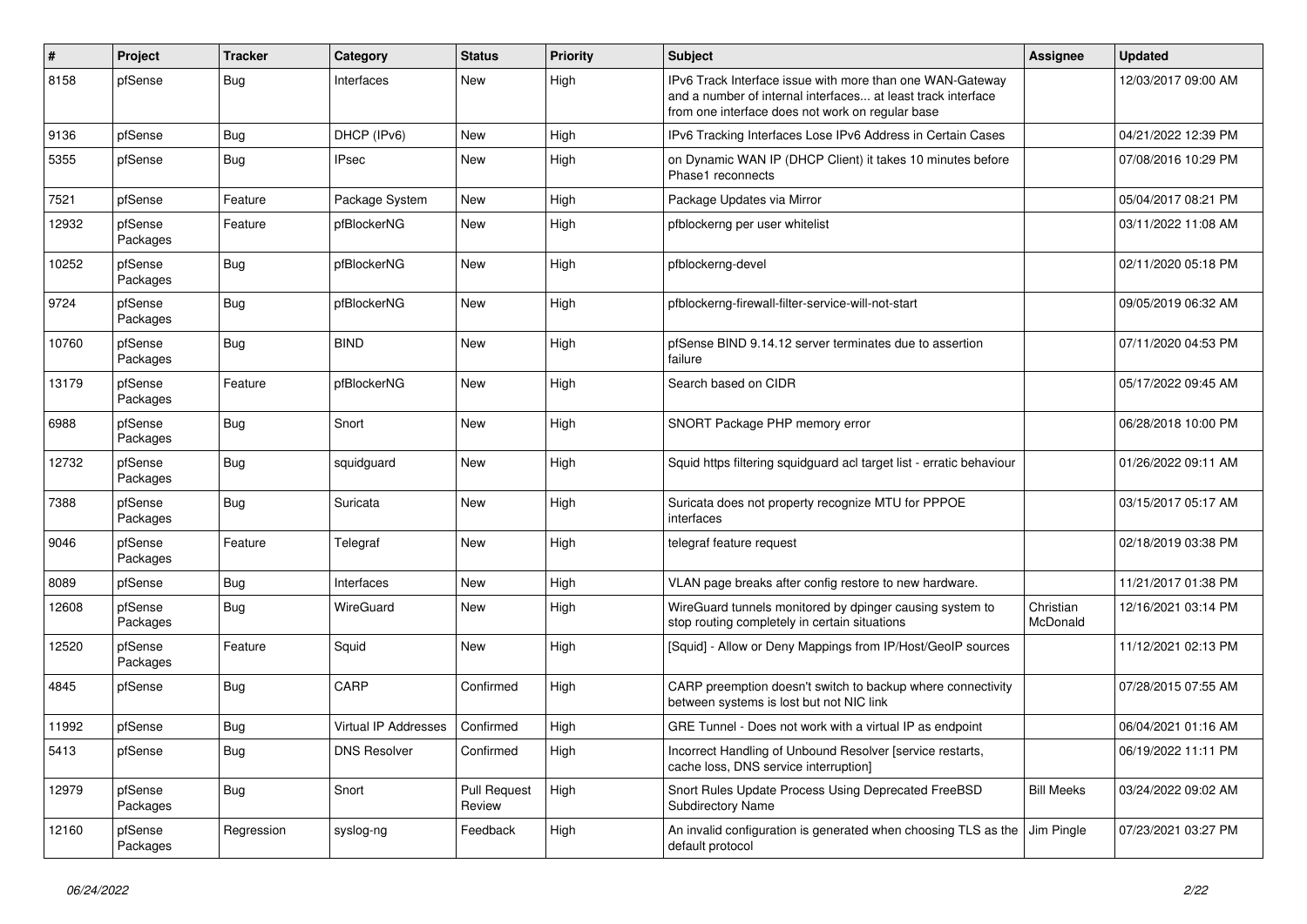| #     | Project             | <b>Tracker</b> | Category                            | <b>Status</b> | Priority | <b>Subject</b>                                                                                                            | <b>Assignee</b>       | <b>Updated</b>      |
|-------|---------------------|----------------|-------------------------------------|---------------|----------|---------------------------------------------------------------------------------------------------------------------------|-----------------------|---------------------|
| 11135 | pfSense<br>Packages | <b>Bug</b>     | haproxy                             | Feedback      | High     | HAproxy OCSP reponse crontab bug                                                                                          | <b>Viktor Gurov</b>   | 09/10/2021 11:51 AM |
| 12853 | pfSense             | Bug            | <b>NAT Reflection</b>               | Feedback      | High     | Network Address Translation - Pure NAT pfsense freeze after<br>reboot                                                     |                       | 02/22/2022 08:40 AM |
| 12354 | pfSense<br>Packages | Todo           | haproxy                             | Feedback      | High     | Update haproxy-devel to mitigate CVE-2021-40346                                                                           | <b>Viktor Gurov</b>   | 05/12/2022 08:50 AM |
| 13183 | pfSense Plus        | Regression     | Dashboard                           | Feedback      | High     | ZFS module is loaded on systems without ZFS                                                                               | Christian<br>McDonald | 05/23/2022 10:11 AM |
| 11936 | pfSense<br>Packages | <b>Bug</b>     | <b>FRR</b>                          | Incomplete    | High     | FRR does not connect BGP when using password                                                                              |                       | 05/19/2021 08:12 AM |
| 12612 | pfSense             | Bug            | <b>DNS Resolver</b>                 | New           | Normal   | DNS Resolver is restarted during every "rc.newwanip" event                                                                |                       | 06/03/2022 07:13 AM |
| 5850  | pfSense             | Feature        | User Manager /<br>Privileges        | New           | Normal   | Limit "WebCfg - System: User Manager page" privilege to<br>non-admins and non-admin groups                                |                       | 02/19/2017 10:04 AM |
| 2358  | pfSense             | Feature        | Rules / NAT                         | <b>New</b>    | Normal   | NAT64 Support                                                                                                             |                       | 04/16/2022 06:52 PM |
| 8177  | pfSense             | <b>Bug</b>     | Package System                      | <b>New</b>    | Normal   | "/xsl/package.xsl" is referenced in package XML files but not<br>on the firewall                                          |                       | 08/14/2019 09:56 AM |
| 11956 | pfSense             | Feature        | Web Interface                       | <b>New</b>    | Normal   | "add" button in the top of pages with many user-added items                                                               |                       | 07/10/2021 01:01 PM |
| 10712 | pfSense             | <b>Bug</b>     | Rules / NAT                         | New           | Normal   | 'default allow LAN IPv6 to any" rule does not work right after<br>boot when using IPv6 PD                                 |                       | 06/30/2020 12:17 AM |
| 12552 | pfSense             | Bug            | <b>OpenVPN</b>                      | New           | Normal   | "Pull DNS" option within OpenVPN client does not cause<br>pfSense to use DNS servers assigned by remote OpenVPN<br>server |                       | 12/08/2021 08:45 AM |
| 11548 | pfSense             | Bug            | Rules / NAT                         | <b>New</b>    | Normal   | "rule expands to no valid combination" error from port forward<br>automatic rule mixing IPv4 and IPv6 elements            |                       | 02/27/2021 03:18 PM |
| 10909 | pfSense<br>Packages | Feature        | PIMD                                | <b>New</b>    | Normal   | #define MAXVIFS 32 to 64                                                                                                  |                       | 04/21/2022 12:39 PM |
| 8176  | pfSense             | <b>Bug</b>     | Package System                      | <b>New</b>    | Normal   | ./schema/packages.dtd -- referenced in *xml, but missing?                                                                 |                       | 12/09/2017 06:52 PM |
| 8207  | pfSense             | <b>Bug</b>     | <b>Operating System</b>             | New           | Normal   | 2.4 cannot boot as a Xen VM with more than 7 NICs                                                                         |                       | 11/28/2020 01:04 PM |
| 8963  | pfSense             | Bug            | <b>Traffic Shaper</b><br>(Limiters) | New           | Normal   | 2.4.4 Limiters don't work after CARP fail-over                                                                            |                       | 12/10/2018 06:40 AM |
| 1388  | pfSense             | Feature        | Multi-WAN                           | <b>New</b>    | Normal   | 3G outbound failover connection with auto dial-up and hang-up                                                             |                       | 08/21/2019 11:27 AM |
| 5253  | pfSense             | <b>Bug</b>     | <b>PPP</b> Interfaces               | <b>New</b>    | Normal   | 3qstats.php 100% CPU                                                                                                      |                       | 01/08/2022 05:02 PM |
| 7235  | pfSense             | <b>Bug</b>     | <b>IPsec</b>                        | <b>New</b>    | Normal   | 4860 has not got significant IPsec performance rising with<br>enabled HW acceleration                                     | Luiz Souza            | 12/18/2021 04:32 PM |
| 2117  | pfSense             | Feature        | <b>Operating System</b>             | New           | Normal   | 6RD support for ISPs like Swisscom                                                                                        |                       | 08/22/2014 10:40 AM |
| 9585  | pfSense             | Bug            | Interfaces                          | New           | Normal   | 6RD: Unable to reach hosts on within same 6rd-domain                                                                      |                       | 08/14/2019 02:39 PM |
| 9749  | pfSense<br>Packages | Feature        | Status Monitoring                   | New           | Normal   | 95th percentile missing for quality in monitoring                                                                         |                       | 09/12/2019 10:39 AM |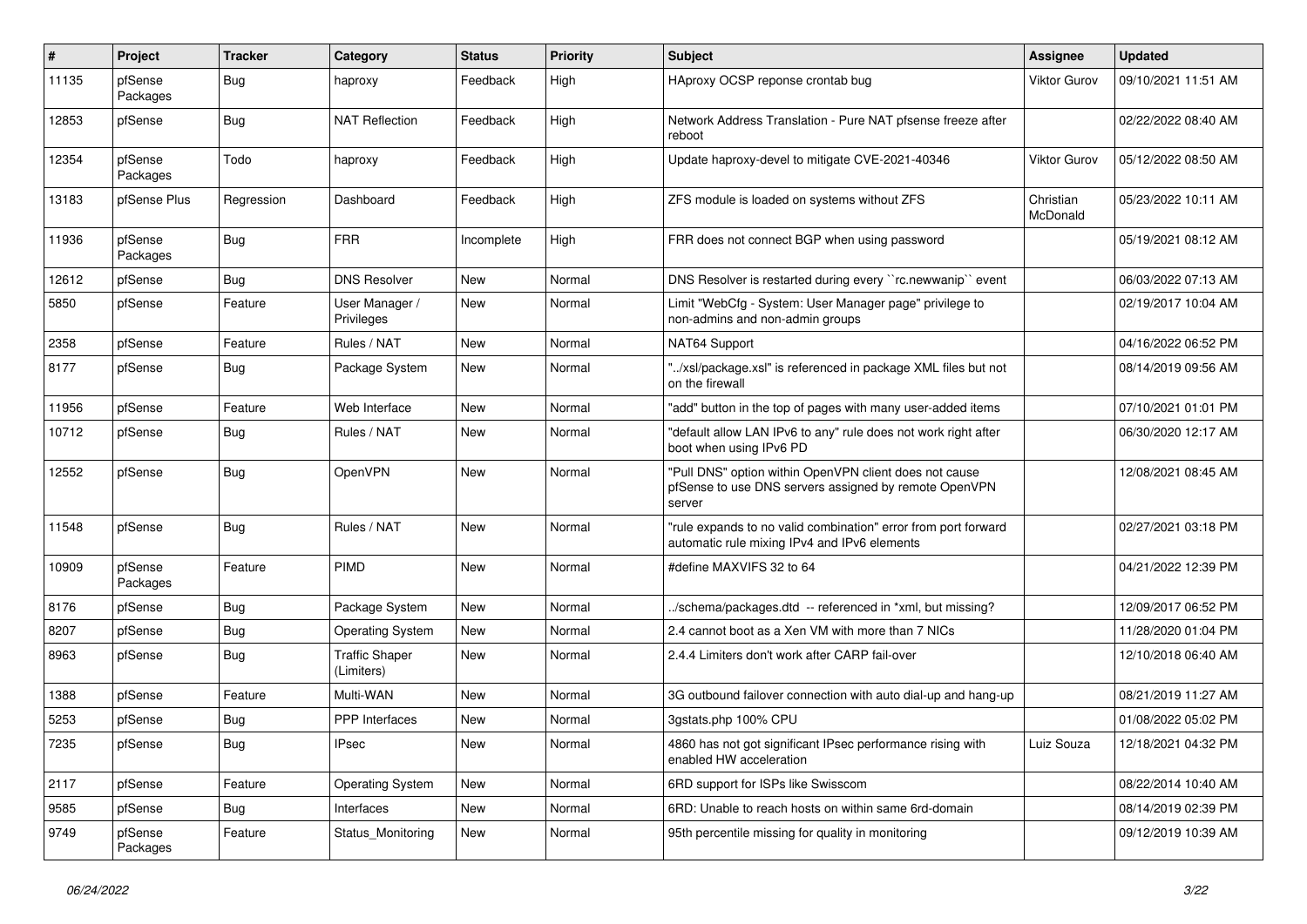| ∦     | Project             | <b>Tracker</b> | Category                        | <b>Status</b> | <b>Priority</b> | Subject                                                                                                             | <b>Assignee</b>     | <b>Updated</b>      |
|-------|---------------------|----------------|---------------------------------|---------------|-----------------|---------------------------------------------------------------------------------------------------------------------|---------------------|---------------------|
| 7899  | pfSense             | Bug            | <b>Traffic Shaper</b><br>(ALTQ) | New           | Normal          | a floating 'match' rule on LAN does not put traffic from a<br>broswer on a clientpc into a shaper queue             |                     | 09/28/2017 09:16 AM |
| 1924  | pfSense             | Feature        | <b>Captive Portal</b>           | New           | Normal          | Ability of CP's allowed IP addresses to use aliases                                                                 |                     | 07/26/2018 04:28 AM |
| 12665 | pfSense             | Feature        | Rules / NAT                     | New           | Normal          | Ability to add custom pf rules from the GUI                                                                         |                     | 01/07/2022 09:30 AM |
| 7405  | pfSense             | Feature        | DHCP (IPv4)                     | <b>New</b>    | Normal          | Ability to add dhcp host reservations from "Diagnostics -> ARP<br>table"                                            |                     | 10/12/2020 08:22 AM |
| 8236  | pfSense             | Feature        | <b>DNS Resolver</b>             | New           | Normal          | Ability to configure "forward-first" and "forward-host" options for<br>more robust domain overrides in DNS Resolver |                     | 12/26/2017 01:26 AM |
| 2218  | pfSense             | Feature        | CARP                            | <b>New</b>    | Normal          | Ability to delay CARP master status at boot time                                                                    |                     | 03/03/2021 11:57 AM |
| 855   | pfSense             | Feature        | Multi-WAN                       | <b>New</b>    | Normal          | Ability to selectively kill states on gateways recovery                                                             |                     | 03/11/2022 08:30 AM |
| 3185  | pfSense             | Feature        | DHCP (IPv6)                     | New           | Normal          | Accommodate a DHCPv6 failover-like mechanism                                                                        |                     | 11/24/2017 10:44 AM |
| 8213  | pfSense<br>Packages | Bug            | haproxy                         | New           | Normal          | acl src file not populated from alias                                                                               |                     | 12/21/2017 02:02 PM |
| 9299  | pfSense<br>Packages | Feature        | <b>ACME</b>                     | New           | Normal          | ACME package: Automate add/remove firewall rule for port<br>forwarding                                              |                     | 01/30/2019 10:09 PM |
| 12670 | pfSense<br>Packages | <b>Bug</b>     | <b>ACME</b>                     | <b>New</b>    | Normal          | ACME package writes credentials to system log                                                                       | <b>Viktor Gurov</b> | 03/07/2022 10:58 AM |
| 12623 | pfSense<br>Packages | <b>Bug</b>     | <b>ACME</b>                     | <b>New</b>    | Normal          | acme.sh package   DNS-ISPConfig settings                                                                            | <b>Viktor Gurov</b> | 03/10/2022 03:42 PM |
| 9833  | pfSense<br>Packages | Feature        | <b>ACME</b>                     | <b>New</b>    | Normal          | ACME: add ability to use custom ACME server                                                                         |                     | 04/07/2022 11:31 AM |
| 8560  | pfSense<br>Packages | Bug            | <b>ACME</b>                     | <b>New</b>    | Normal          | ACME: can't update DNS records in DNSMadeEasy registar for<br>several domains with different API keys/ids           |                     | 06/08/2018 01:28 PM |
| 8285  | pfSense             | Bug            | Web Interface                   | <b>New</b>    | Normal          | Actions on stale data may result in catastrophic results                                                            |                     | 01/16/2018 08:08 PM |
| 12570 | pfSense Docs        | Correction     | General                         | New           | Normal          | Active appliance list missing 6100                                                                                  |                     | 12/06/2021 11:41 AM |
| 13136 | pfSense<br>Packages | Feature        | pfBlockerNG                     | New           | Normal          | Add crypt0rr DNS-over-HTTPS (DOH) provider list feeds                                                               |                     | 05/07/2022 02:27 AM |
| 96    | pfSense             | Feature        | Rules / NAT                     | <b>New</b>    | Normal          | Add "All local networks" to source and destination drop down<br>boxen in firewall rules                             |                     | 02/06/2016 04:53 AM |
| 8224  | pfSense<br>Packages | Feature        | FreeRADIUS                      | New           | Normal          | Add "OU" field to FreeRADIUS page                                                                                   |                     | 02/21/2018 12:53 AM |
| 12162 | pfSense Docs        | Todo           | Products                        | <b>New</b>    | Normal          | Add "usb reset" as possible solution for non-booting flash drives<br>on the SG-1100                                 |                     | 10/07/2021 02:19 PM |
| 12546 | pfSense Plus        | Feature        | Authentication                  | <b>New</b>    | Normal          | Add 2FA Support to pfSense Plus Local Database<br>Authentication                                                    |                     | 05/20/2022 11:40 AM |
| 5474  | pfSense             | Feature        | Interfaces                      | New           | Normal          | Add 802.1x configuration to wired interfaces.                                                                       |                     | 03/16/2016 04:32 PM |
| 4776  | pfSense             | Feature        | Wireless                        | New           | Normal          | Add 802.1x dynamic vlan support                                                                                     |                     | 10/02/2020 07:42 AM |
| 7888  | pfSense             | Feature        | Package System                  | New           | Normal          | Add a button in package manager GUI to upgrade all packages                                                         |                     | 09/28/2017 05:50 AM |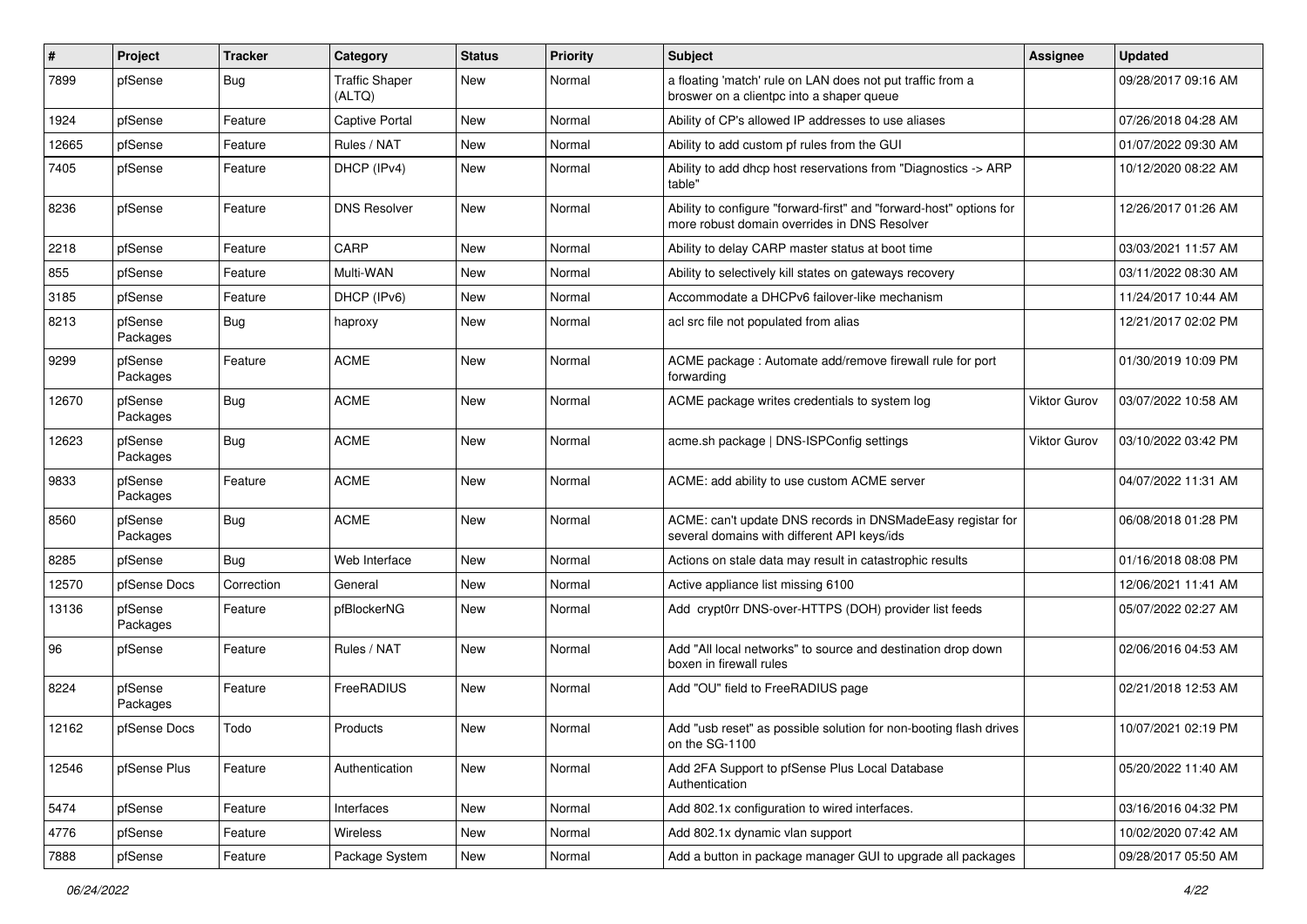| $\vert$ # | Project             | <b>Tracker</b> | Category                    | <b>Status</b> | Priority | <b>Subject</b>                                                                               | <b>Assignee</b> | <b>Updated</b>      |
|-----------|---------------------|----------------|-----------------------------|---------------|----------|----------------------------------------------------------------------------------------------|-----------------|---------------------|
| 7761      | pfSense             | Feature        | Rules / NAT                 | New           | Normal   | Add a way to match on IPv6 proto=0 (hop-by-hop header<br>extension)                          |                 | 08/13/2019 03:49 PM |
| 6917      | pfSense             | Feature        | Upgrade                     | New           | Normal   | Add ability to choose from what IP/IFACE you search for<br>updates                           |                 | 11/11/2016 09:51 AM |
| 6038      | pfSense             | Feature        | Interfaces                  | New           | Normal   | Add ability to configure which interface is chosen for defining<br>hostname IP in /etc/hosts |                 | 07/07/2017 09:56 AM |
| 12190     | pfSense             | Feature        | Rules / NAT                 | New           | Normal   | Add ability to reference ipv6 prefix in firewall rules and aliases                           |                 | 08/05/2021 01:47 PM |
| 11156     | pfSense<br>Packages | Feature        | pfBlockerNG                 | New           | Normal   | Add an option include subdomains for the noAAAA feature                                      |                 | 12/11/2020 10:19 AM |
| 12300     | pfSense             | Feature        | Hardware / Drivers          | New           | Normal   | Add Aquantia Atlantic driver to pfsense                                                      |                 | 09/14/2021 06:49 AM |
| 10962     | pfSense             | Feature        | <b>Dynamic DNS</b>          | New           | Normal   | Add Cpanel support for Dynamic DNS Clients                                                   |                 | 12/28/2020 01:56 PM |
| 9912      | pfSense<br>Packages | Feature        | ntop                        | New           | Normal   | add custom DPI to ntopng                                                                     |                 | 11/18/2019 10:57 AM |
| 13135     | pfSense<br>Packages | Feature        | pfBlockerNG                 | New           | Normal   | Add dibdot DoH-IP-blocklists feeds                                                           | Viktor Gurov    | 05/08/2022 01:50 AM |
| 9200      | pfSense<br>Packages | Todo           | <b>ACME</b>                 | <b>New</b>    | Normal   | Add DNS support for Google domain to Acme manager                                            | Jim Pingle      | 02/15/2022 03:16 AM |
| 12097     | pfSense<br>Packages | Feature        | pfBlockerNG                 | New           | Normal   | Add dnsbl and geoip logs to system log                                                       |                 | 07/06/2021 01:25 PM |
| 3899      | pfSense             | Feature        | Web Interface               | New           | Normal   | Add feature to allow reordering of <package> items in<br/>config.xml</package>               |                 | 09/27/2014 04:40 PM |
| 13201     | pfSense<br>Packages | Feature        | pfBlockerNG                 | <b>New</b>    | Normal   | Add FireHol Security IP Feeds                                                                |                 | 05/23/2022 06:34 AM |
| 12465     | pfSense<br>Packages | Feature        | haproxy                     | <b>New</b>    | Normal   | Add forwardfor advanced usecases                                                             |                 | 10/16/2021 07:35 PM |
| 7720      | pfSense             | Feature        | Hardware / Drivers          | New           | Normal   | Add general watchdog kernel modules (like ichwd) and<br>watchdogd support in the GUI.        |                 | 08/19/2019 01:20 PM |
| 8372      | pfSense             | Feature        | Logging                     | New           | Normal   | add gui setting to adjust refresh rate for dynamic firewall logs                             |                 | 08/14/2019 10:31 AM |
| 4628      | pfSense             | Feature        | Web Interface               | New           | Normal   | Add GUI to manage loader tunables (e.g. loader.conf.local)                                   |                 | 09/16/2015 04:28 PM |
| 13244     | pfSense             | Feature        | Web Interface               | New           | Normal   | Add help text under Timezone settings in the GUI                                             |                 | 06/03/2022 01:00 PM |
| 6412      | pfSense             | Feature        | <b>Operating System</b>     | New           | Normal   | Add includedir directive for /var/etc/xinet.d to xinetd<br>configuration                     |                 | 08/13/2019 01:23 PM |
| 12711     | pfSense<br>Packages | Feature        | Telegraf                    | New           | Normal   | Add InfluxDB V2 support                                                                      |                 | 01/21/2022 02:54 AM |
| 746       | pfSense             | Feature        | Rules / NAT                 | New           | Normal   | Add interface group to source/dest drop downs                                                |                 | 07/19/2010 05:10 PM |
| 12459     | pfSense             | Todo           | <b>Virtual IP Addresses</b> | New           | Normal   | Add IP Alias subnet input validation                                                         |                 | 10/15/2021 09:35 AM |
| 7626      | pfSense             | Feature        | Interfaces                  | New           | Normal   | Add IPoE support for WAN                                                                     |                 | 01/01/2022 12:31 AM |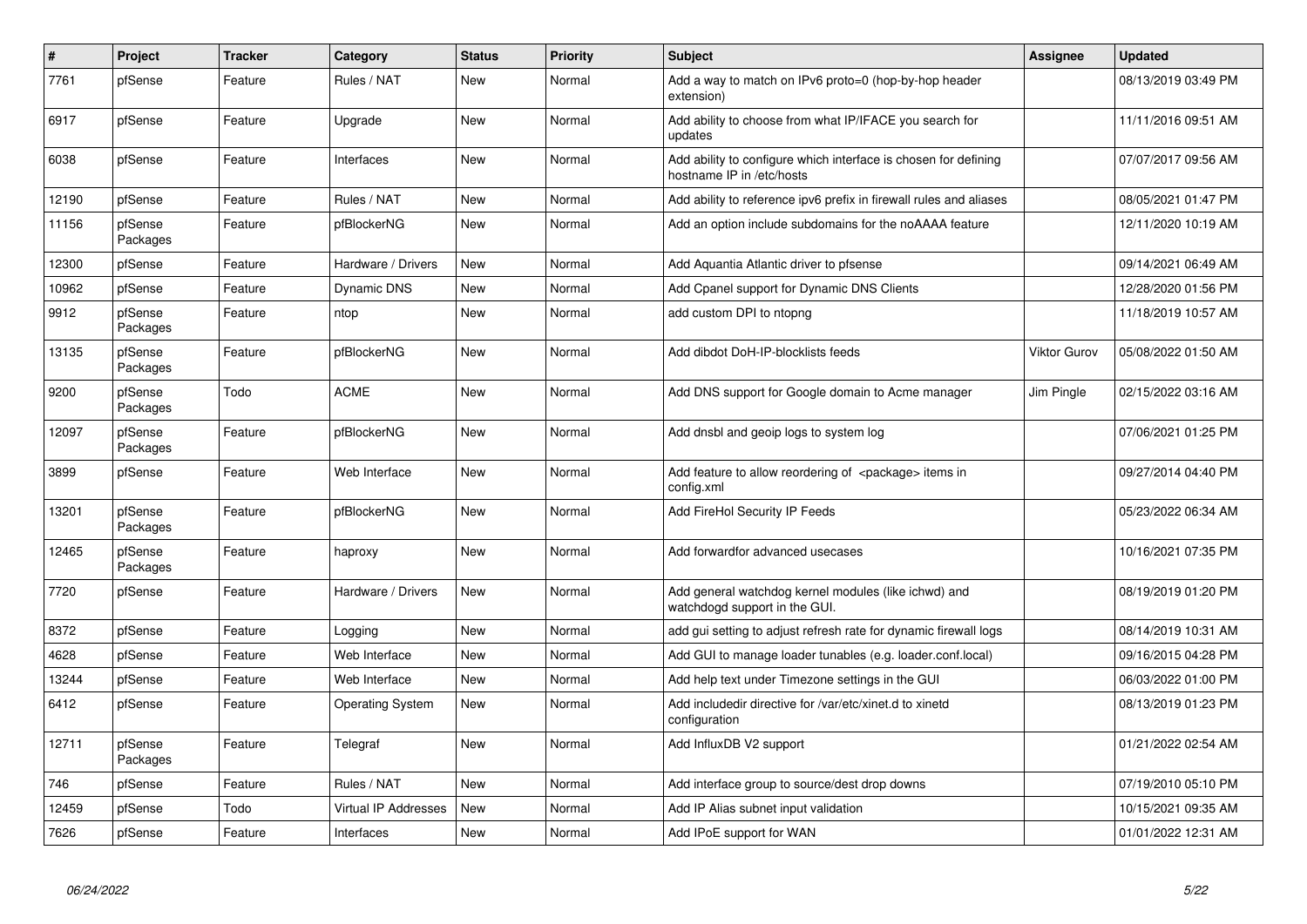| $\vert$ # | Project             | <b>Tracker</b> | Category                        | <b>Status</b> | <b>Priority</b> | <b>Subject</b>                                                                                      | <b>Assignee</b> | <b>Updated</b>      |
|-----------|---------------------|----------------|---------------------------------|---------------|-----------------|-----------------------------------------------------------------------------------------------------|-----------------|---------------------|
| 9798      | pfSense<br>Packages | Feature        | pfBlockerNG                     | New           | Normal          | add ipv4 and ipv6 dnscrypt-resolvers feeds                                                          |                 | 10/14/2021 09:48 AM |
| 11703     | pfSense<br>Packages | Feature        | <b>FRR</b>                      | New           | Normal          | add Krill and Routinator support BGP RPKI                                                           |                 | 03/18/2021 07:47 PM |
| 1136      | pfSense             | Feature        | Rules / NAT                     | New           | Normal          | Add logic to automatically avoid route-to for static route<br>networks                              |                 | 10/09/2018 05:11 AM |
| 12860     | pfSense<br>Packages | Feature        | New Package<br>Request          | <b>New</b>    | Normal          | add mmc-utils package to all images                                                                 |                 | 02/24/2022 07:18 AM |
| 8099      | pfSense<br>Packages | Feature        | Telegraf                        | <b>New</b>    | Normal          | Add more configuration flexibility to Telegraf                                                      |                 | 08/13/2019 09:39 AM |
| 8558      | pfSense             | Feature        | Web Interface                   | New           | Normal          | Add more table sorting in various UI pages                                                          |                 | 08/21/2019 09:14 AM |
| 753       | pfSense             | Feature        | <b>OpenVPN</b>                  | New           | Normal          | Add OpenVPN foreign option support                                                                  |                 | 09/02/2019 10:38 AM |
| 13009     | pfSense             | Feature        | <b>OpenVPN</b>                  | <b>New</b>    | Normal          | Add option for multiple remote addresses to OpenVPN Client                                          |                 | 03/31/2022 12:42 PM |
| 7800      | pfSense             | Feature        | Logging                         | New           | Normal          | Add option for state logging                                                                        |                 | 08/13/2019 03:51 PM |
| 7686      | pfSense<br>Packages | Feature        | haproxy                         | New           | Normal          | Add option in HAProxy to configure SSL defaults based on the<br>Mozilla SSL Configuration Generator |                 | 08/16/2019 01:09 PM |
| 11056     | pfSense             | Feature        | Interfaces                      | <b>New</b>    | Normal          | Add option to disable flow-control on interfaces in GUI                                             |                 | 11/11/2020 04:41 PM |
| 4098      | pfSense             | Feature        | Authentication                  | New           | Normal          | Add option to force a password change on login                                                      |                 | 08/21/2019 10:31 AM |
| 12329     | pfSense<br>Packages | Feature        | Avahi                           | New           | Normal          | Add optional floating firewall rules for IPv4 and IPv6                                              |                 | 02/09/2022 04:43 PM |
| 8330      | pfSense             | Feature        | DHCP (IPv4)                     | New           | Normal          | add options for ddns-local-address statements                                                       |                 | 04/27/2021 12:31 PM |
| 3882      | pfSense             | Feature        | Web Interface                   | New           | Normal          | Add OUI database to the base system, remove dependency on<br>nmap                                   |                 | 03/08/2018 06:44 PM |
| 10547     | pfSense<br>Packages | Feature        | New Package<br>Request          | New           | Normal          | Add package addrwatch. Addrwatch is like arpwatch but works<br>with ipv4 and ipv6                   |                 | 05/11/2020 09:20 AM |
| 9315      | pfSense<br>Packages | Feature        | New Package<br>Request          | <b>New</b>    | Normal          | Add Package: dnscrypt-proxy                                                                         |                 | 03/05/2021 02:38 AM |
| 2771      | pfSense             | Feature        | Rules / NAT                     | New           | Normal          | Add packet tracing simulator                                                                        |                 | 08/13/2019 12:24 PM |
| 10839     | pfSense             | Feature        | <b>Traffic Shaper</b><br>(ALTQ) | <b>New</b>    | Normal          | Add popular messengers to the Traffic Shaper Wizard                                                 |                 | 08/18/2020 10:07 AM |
| 5360      | pfSense             | Feature        | UPnP/NAT-PMP                    | New           | Normal          | Add possibility to configure independent "UPnP & NAT-PMP"<br>instances                              |                 | 10/31/2015 04:25 AM |
| 8216      | pfSense<br>Packages | Feature        | Telegraf                        | New           | Normal          | Add prometheus output for telegraf                                                                  |                 | 09/09/2020 05:33 AM |
| 9060      | pfSense             | Feature        | Logging                         | New           | Normal          | add rule name filtering field for firewall log viewer                                               |                 | 08/14/2019 12:38 PM |
| 4997      | pfSense             | Feature        | Rules / NAT                     | New           | Normal          | Add setting option to choose default log action for new firewall<br>rules                           |                 | 08/20/2019 03:29 PM |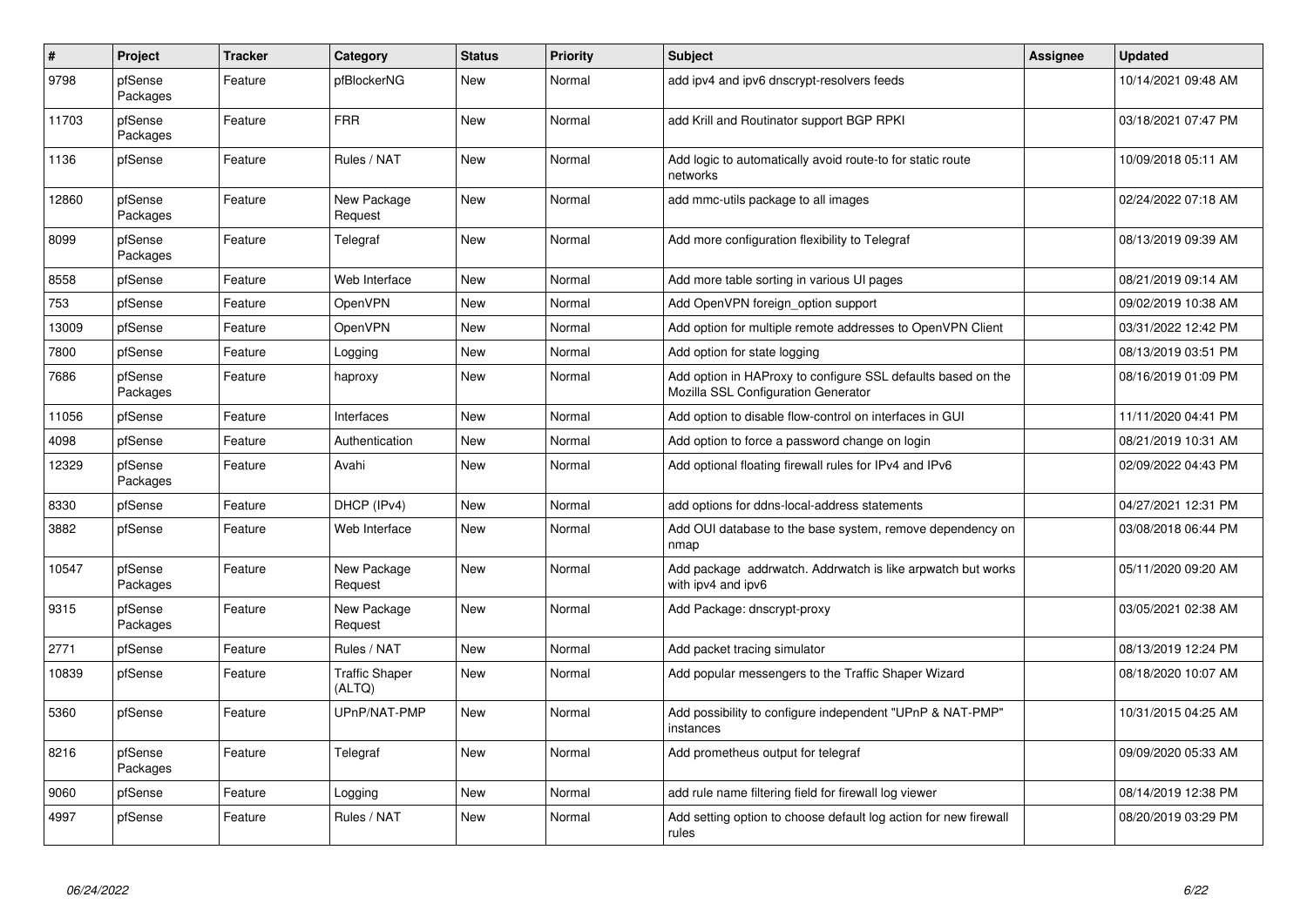| #     | Project             | Tracker    | Category                    | <b>Status</b> | <b>Priority</b> | Subject                                                                                      | <b>Assignee</b> | <b>Updated</b>      |
|-------|---------------------|------------|-----------------------------|---------------|-----------------|----------------------------------------------------------------------------------------------|-----------------|---------------------|
| 9044  | pfSense<br>Packages | Feature    | New Package<br>Request      | New           | Normal          | <b>Add SoftEther</b>                                                                         |                 | 11/02/2019 10:51 AM |
| 1979  | pfSense             | Feature    | Aliases / Tables            | New           | Normal          | Add some default read-only system aliases                                                    | Jim Pingle      | 08/21/2019 11:01 AM |
| 9222  | pfSense             | Feature    | Authentication              | New           | Normal          | Add sshguard log when release an IP                                                          |                 | 08/14/2019 01:00 PM |
| 13058 | pfSense             | Todo       | Rules / NAT                 | New           | Normal          | Add static routes and directly connected networks back to<br>policy route negation rules     |                 | 04/13/2022 08:05 AM |
| 5525  | pfSense             | Feature    | OpenVPN                     | New           | Normal          | Add static routes for OpenVPN client remote peer addresses<br>when using non-default WANs    |                 | 11/25/2015 08:44 AM |
| 11997 | pfSense<br>Packages | Bug        | <b>IPsec Profile Wizard</b> | <b>New</b>    | Normal          | Add Support for Android Strongswan Profiles in the Profile<br>Wizard                         | Jim Pingle      | 07/10/2021 07:51 PM |
| 13296 | pfSense             | Feature    | DHCP (IPv6)                 | New           | Normal          | Add support for DHCP6 OPTION_PD_EXCLUDE (RFC 6603)                                           |                 | 06/22/2022 09:31 PM |
| 12286 | pfSense<br>Packages | <b>Bug</b> | FreeRADIUS                  | New           | Normal          | Add support for ntlm auth in LDAP                                                            |                 | 08/20/2021 08:27 AM |
| 13260 | pfSense             | Feature    | Authentication              | New           | Normal          | Add support for OpenVPN static-challenge                                                     |                 | 06/09/2022 02:04 PM |
| 10600 | pfSense<br>Packages | Feature    | pfBlockerNG                 | New           | Normal          | Add support for pfBlockerNG "Action list" feature                                            |                 | 08/10/2020 02:39 AM |
| 12281 | pfSense<br>Packages | Feature    | Nut                         | New           | Normal          | Add support for Telegram/Pushover notifications                                              | Viktor Gurov    | 01/24/2022 07:25 AM |
| 11931 | pfSense<br>Packages | Feature    | <b>ACME</b>                 | New           | Normal          | Add support for validating a domain's ownership via Google<br>Cloud Cloud DNS                |                 | 02/15/2022 03:18 AM |
| 9238  | pfSense<br>Packages | Feature    | New Package<br>Request      | New           | Normal          | Add support for Zerotier                                                                     |                 | 05/17/2021 01:58 PM |
| 12139 | pfSense             | Feature    | <b>DNS Forwarder</b>        | New           | Normal          | Add support in for specifying a DNSMASQ configuration file                                   |                 | 07/16/2021 09:45 PM |
| 10223 | pfSense             | Feature    | Interfaces                  | New           | Normal          | Add the ability to create additional loopback interfaces                                     |                 | 12/15/2020 04:35 PM |
| 7922  | pfSense             | Feature    | Rules / NAT                 | New           | Normal          | Add the option to select the ISP IPv6 Delegated Prefix as a<br>destination in firewall rules |                 | 10/10/2017 06:36 PM |
| 12676 | pfSense             | Feature    | Rules / NAT                 | <b>New</b>    | Normal          | Add the Tagged option on the Port Forward rules edit page                                    |                 | 01/11/2022 05:52 AM |
| 10514 | pfSense             | Feature    | Web Interface               | New           | Normal          | Add to every page an unparsed Notes field for administrative<br>reference                    |                 | 04/30/2020 06:32 PM |
| 9800  | pfSense             | Feature    | Hardware / Drivers          | New           | Normal          | Add toggle for net.isr.dispatch=deferred in GUI                                              |                 | 09/29/2019 06:18 AM |
| 9591  | pfSense             | Feature    | Rules / NAT                 | New           | Normal          | Add under firewall rules a search box                                                        |                 | 08/14/2019 02:39 PM |
| 7852  | pfSense             | Feature    | <b>DNS Resolver</b>         | New           | Normal          | Add views support to Unbound GUI                                                             |                 | 09/11/2017 12:26 PM |
| 12905 | pfSense             | Bug        | Web Interface               | New           | Normal          | Add VLAN Re-assignment to Import Interface Mismatch Wizard                                   |                 | 03/07/2022 08:05 AM |
| 11732 | pfSense Plus        | Feature    | Hardware / Drivers          | New           | Normal          | Add VXLAN Support to pfSense Plus                                                            |                 | 03/15/2022 02:35 AM |
| 11280 | pfSense             | Todo       | WireGuard                   | New           | Normal          | Add WireGuard to ALTQ list                                                                   |                 | 04/27/2021 12:32 PM |
| 12859 | pfSense<br>Packages | Feature    | Zabbix                      | New           | Normal          | Add Zabbix 6.0 LTS (agent and proxy) packages                                                |                 | 02/23/2022 07:11 AM |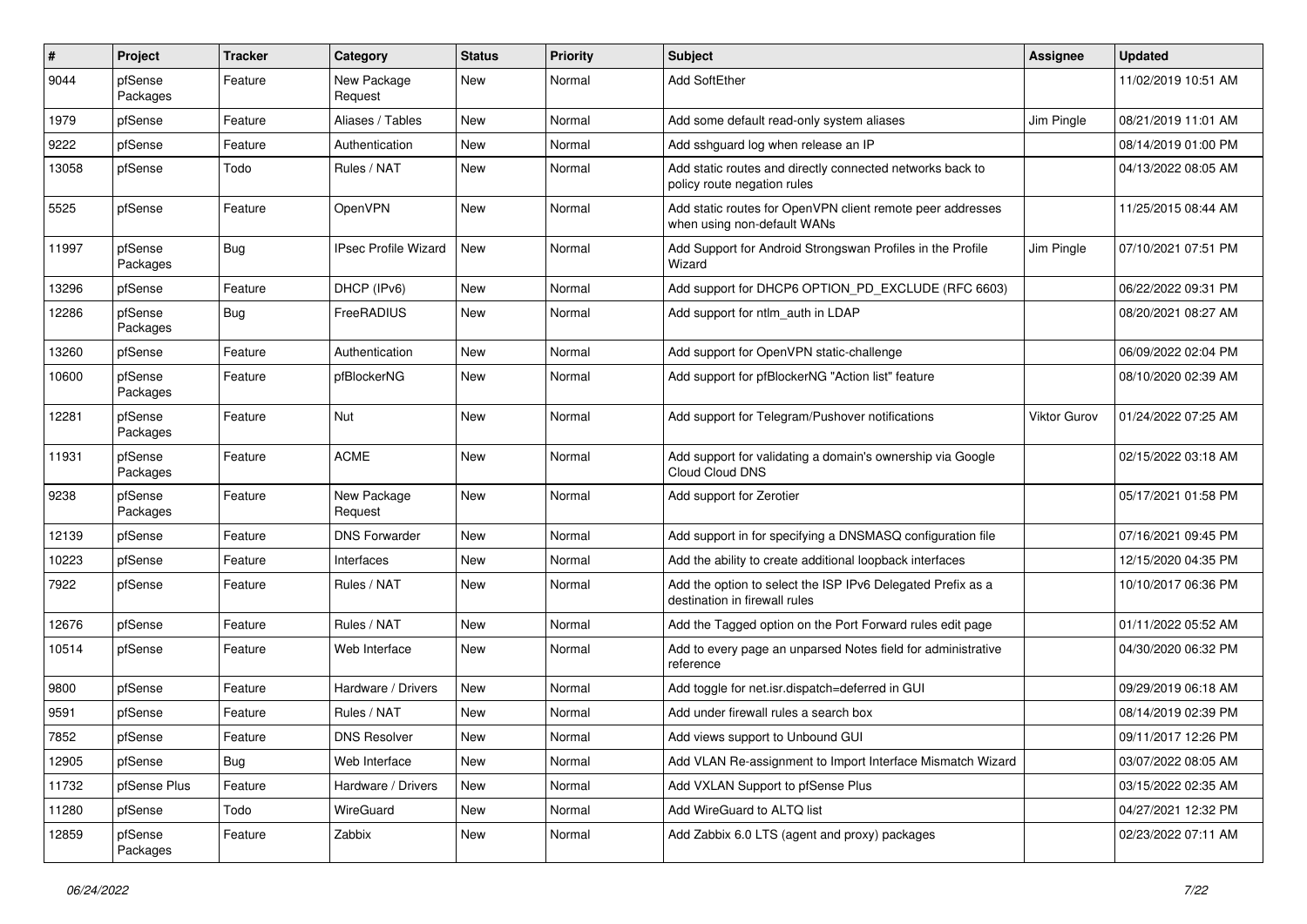| $\sharp$ | Project             | <b>Tracker</b> | Category                 | <b>Status</b> | <b>Priority</b> | <b>Subject</b>                                                                                                   | <b>Assignee</b>  | <b>Updated</b>      |
|----------|---------------------|----------------|--------------------------|---------------|-----------------|------------------------------------------------------------------------------------------------------------------|------------------|---------------------|
| 11410    | pfSense<br>Packages | Feature        | New Package<br>Request   | New           | Normal          | adding bpytop (former Bashtop)                                                                                   |                  | 07/26/2021 12:33 PM |
| 12658    | pfSense<br>Packages | Feature        | darkstat                 | New           | Normal          | Adding prometheus metrics to darkstat                                                                            |                  | 05/27/2022 09:44 PM |
| 4899     | pfSense             | Feature        | DHCP (IPv4)              | <b>New</b>    | Normal          | Additional BOOTP/DHCP Options should allow a force option                                                        |                  | 01/02/2018 02:24 PM |
| 790      | pfSense             | Feature        | <b>Operating System</b>  | New           | Normal          | Advanced options for dnsclient (resolv.conf)                                                                     |                  | 04/21/2022 12:39 PM |
| 13074    | pfSense Plus        | Bug            | Cryptographic<br>Modules | New           | Normal          | AES-GCM with SafeXcel on Netgate 2100 causes MBUF<br>overload                                                    |                  | 06/12/2022 11:14 AM |
| 9654     | pfSense             | Bug            | <b>DNS Resolver</b>      | New           | Normal          | After reboot, the DNS resolver must be restarted before it will<br>advertise the ipv6 DNS address of the router. |                  | 11/20/2020 03:12 AM |
| 12708    | pfSense             | Bug            | Aliases / Tables         | New           | Normal          | alias with non resolving DNS entry breaks underlying pf table                                                    |                  | 02/20/2022 06:13 PM |
| 6457     | pfSense             | Feature        | Installer                | New           | Normal          | Allow ability to configure AWS EC2 AMI via userdata                                                              |                  | 09/21/2020 02:54 PM |
| 946      | pfSense             | Feature        | <b>IPsec</b>             | New           | Normal          | Allow aliases to be used to define IPsec phase 2 networks                                                        |                  | 04/21/2022 12:39 PM |
| 4989     | pfSense             | Feature        | <b>IPsec</b>             | New           | Normal          | Allow all valid strongswan remote gateway options in gui                                                         |                  | 08/20/2015 02:57 PM |
| 3862     | pfSense             | Feature        | <b>IGMP Proxy</b>        | New           | Normal          | Allow configuration of IGMP proxy's 'quickleave' parameter from<br>the web interface                             |                  | 04/05/2016 03:24 AM |
| 3552     | pfSense             | Feature        | PPP Interfaces           | <b>New</b>    | Normal          | Allow configuring link keep-alive value in PPP                                                                   |                  | 05/14/2014 10:26 AM |
| 12600    | pfSense             | Feature        | Aliases / Tables         | New           | Normal          | allow custom mask for a network alias created from a FQDN                                                        |                  | 12/15/2021 10:50 AM |
| 6776     | pfSense             | Feature        | Rules / NAT              | New           | Normal          | Allow disabling of "filter rule association" by default                                                          |                  | 08/17/2021 10:56 AM |
| 9063     | pfSense             | Feature        | <b>Dynamic DNS</b>       | New           | Normal          | Allow dynamic DNS client entry to specify which Check IP<br>service to use                                       |                  | 10/24/2018 11:53 AM |
| 3623     | pfSense             | Feature        | Package System           | New           | Normal          | Allow each package to choose if it is restarted on interface<br>events                                           |                  | 04/26/2014 01:00 PM |
| 5825     | pfSense             | Feature        | Authentication           | New           | Normal          | Allow EAP-RADIUS for authentication servers                                                                      |                  | 08/21/2019 10:32 AM |
| 4501     | pfSense             | Feature        | Notifications            | New           | Normal          | Allow email report to send multiple destination                                                                  |                  | 02/06/2016 04:07 AM |
| 7691     | pfSense<br>Packages | Feature        | Squid                    | New           | Normal          | Allow for custom icap services for squid                                                                         |                  | 08/24/2017 03:16 AM |
| 5629     | pfSense             | Bug            | <b>IPsec</b>             | New           | Normal          | Allow for IPsec configuration using certs without a CA                                                           |                  | 12/31/2021 05:21 PM |
| 8769     | pfSense<br>Packages | Feature        | FreeRADIUS               | New           | Normal          | Allow FreeRADIUS users to change their own Passwords and<br>Pins                                                 |                  | 10/11/2018 11:34 AM |
| 6796     | pfSense             | Feature        | Interfaces               | New           | Normal          | Allow hostnames as GRE and GIF endpoints                                                                         |                  | 08/13/2019 02:35 PM |
| 7971     | pfSense             | Feature        | Captive Portal           | New           | Normal          | Allow import, export and synchronization of MACs under<br>Captive Portal service                                 |                  | 10/19/2017 04:56 AM |
| 2693     | pfSense             | Feature        | Console Menu             | New           | Normal          | Allow mapping mapping non-physical interfaces via console                                                        | Mathieu<br>Simon | 11/27/2012 03:00 PM |
| 1268     | pfSense             | Feature        | Certificates             | New           | Normal          | Allow mass renewing of certs                                                                                     |                  | 11/01/2019 03:17 PM |
| 6956     | pfSense             | Feature        | Captive Portal           | New           | Normal          | Allow more control over concurrent logins                                                                        |                  | 11/23/2016 12:01 PM |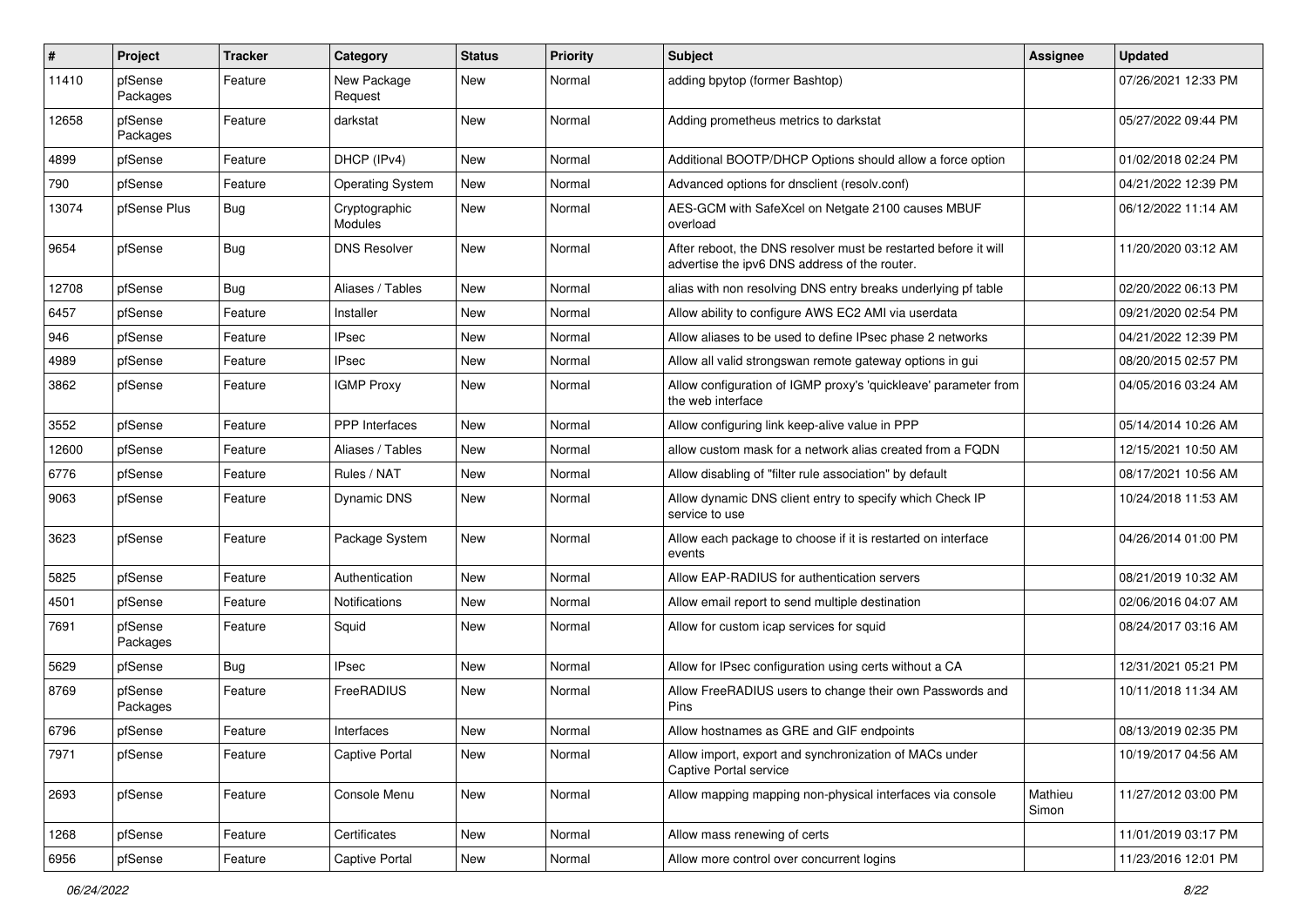| $\vert$ # | Project             | <b>Tracker</b> | Category                        | <b>Status</b> | Priority | <b>Subject</b>                                                                                          | Assignee             | <b>Updated</b>      |
|-----------|---------------------|----------------|---------------------------------|---------------|----------|---------------------------------------------------------------------------------------------------------|----------------------|---------------------|
| 371       | pfSense             | Feature        | Rules / NAT                     | New           | Normal   | Allow moving of bogon and RFC 1918 rules                                                                |                      | 02/06/2016 04:53 AM |
| 10890     | pfSense             | Feature        | Interfaces                      | New           | Normal   | Allow multiple assigned interfaces to track status of a single<br>switch port                           |                      | 09/14/2020 07:20 AM |
| 6604      | pfSense             | Feature        | <b>NTPD</b>                     | New           | Normal   | Allow NTP server list to be overridden by DHCP/PPP                                                      |                      | 08/13/2019 01:39 PM |
| 10841     | pfSense<br>Packages | Feature        | pfBlockerNG                     | New           | Normal   | Allow per Source/VLAN/Network individual black&whitelists                                               |                      | 10/18/2020 07:42 AM |
| 2479      | pfSense             | Feature        | Dashboard                       | New           | Normal   | Allow reordering of the traffic graphs on the dashboard                                                 |                      | 06/08/2012 04:13 PM |
| 1935      | pfSense             | Feature        | Rules / NAT                     | <b>New</b>    | Normal   | Allow rule with max-src-conn-* options to make conditional use<br>of "overload <virusprot>"</virusprot> |                      | 10/07/2011 09:31 AM |
| 8178      | pfSense             | Feature        | Package System                  | <b>New</b>    | Normal   | Allow setting attributes for form elements in package XML                                               |                      | 12/09/2017 07:48 PM |
| 12077     | pfSense             | Feature        | Gateways                        | New           | Normal   | Allow stick-connections per gateway group                                                               |                      | 06/24/2021 08:45 AM |
| 10653     | pfSense<br>Packages | Feature        | <b>FRR</b>                      | New           | Normal   | Allow to download frr status                                                                            | Jim Pingle           | 06/11/2020 01:21 AM |
| 10468     | pfSense             | Feature        | Web Interface                   | New           | Normal   | Allow to download log files from WebGUI                                                                 |                      | 04/17/2020 06:17 AM |
| 12473     | pfSense             | Feature        | <b>IPsec</b>                    | New           | Normal   | Allow user adjustment of IPsec Keep Alive periodic checks                                               |                      | 12/22/2021 05:59 AM |
| 10843     | pfSense             | Feature        | Authentication                  | New           | Normal   | Allow user manager settings to specify multiple authentication<br>servers                               |                      | 01/13/2022 07:22 AM |
| 7216      | pfSense             | Feature        | Web Interface                   | New           | Normal   | Allow user to choose date display format                                                                | <b>Phillip Davis</b> | 02/02/2018 04:20 PM |
| 8483      | pfSense             | Feature        | <b>Traffic Shaper</b><br>(ALTQ) | New           | Normal   | Allow user to choose order of Queues status                                                             |                      | 08/21/2019 09:12 AM |
| 11757     | pfSense             | Feature        | <b>XMLRPC</b>                   | New           | Normal   | Allow XMLRPC sync to bypass default auth server in favor of<br>local database                           |                      | 03/30/2021 03:18 PM |
| 12903     | pfSense             | Feature        | Notifications                   | New           | Normal   | alternative authentication methods for email notifications?                                             |                      | 03/07/2022 07:52 AM |
| 10765     | pfSense             | Bug            | Authentication                  | New           | Normal   | Ampersands in Idap extended query are escaped twice                                                     |                      | 09/02/2020 07:55 AM |
| 10845     | pfSense<br>Packages | <b>Bug</b>     | apcupsd                         | New           | Normal   | apcupsd doesn't stop when not enabled                                                                   |                      | 08/24/2020 10:16 AM |
| 9310      | pfSense Docs        | Correction     | Products                        | New           | Normal   | Appliances with internal switch need the MAC Address section<br>of their Getting Started guides updated | Jim Pingle           | 09/23/2020 10:24 AM |
| 9676      | pfSense<br>Packages | <b>Bug</b>     | pfBlockerNG                     | New           | Normal   | AS lookup fails                                                                                         |                      | 12/26/2019 12:17 AM |
| 7757      | pfSense             | <b>Bug</b>     | Backup / Restore                | <b>New</b>    | Normal   | Auto Config Backup fails to upload unless Default Gateway is<br>up                                      |                      | 08/16/2019 12:47 PM |
| 12553     | pfSense             | Feature        | Backup / Restore                | New           | Normal   | Auto Config Backup: Allow selecting multiple backups for<br>deletion                                    |                      | 02/22/2022 04:27 AM |
| 7602      | pfSense             | Feature        | <b>Operating System</b>         | <b>New</b>    | Normal   | Auto-Create bootable USB for recovery                                                                   |                      | 08/13/2019 09:50 AM |
| 9775      | pfSense             | Feature        | Backup / Restore                | <b>New</b>    | Normal   | AutoConfigBackup - Rolling per day/hour cap on changes,<br>retention policy                             |                      | 09/20/2019 09:19 AM |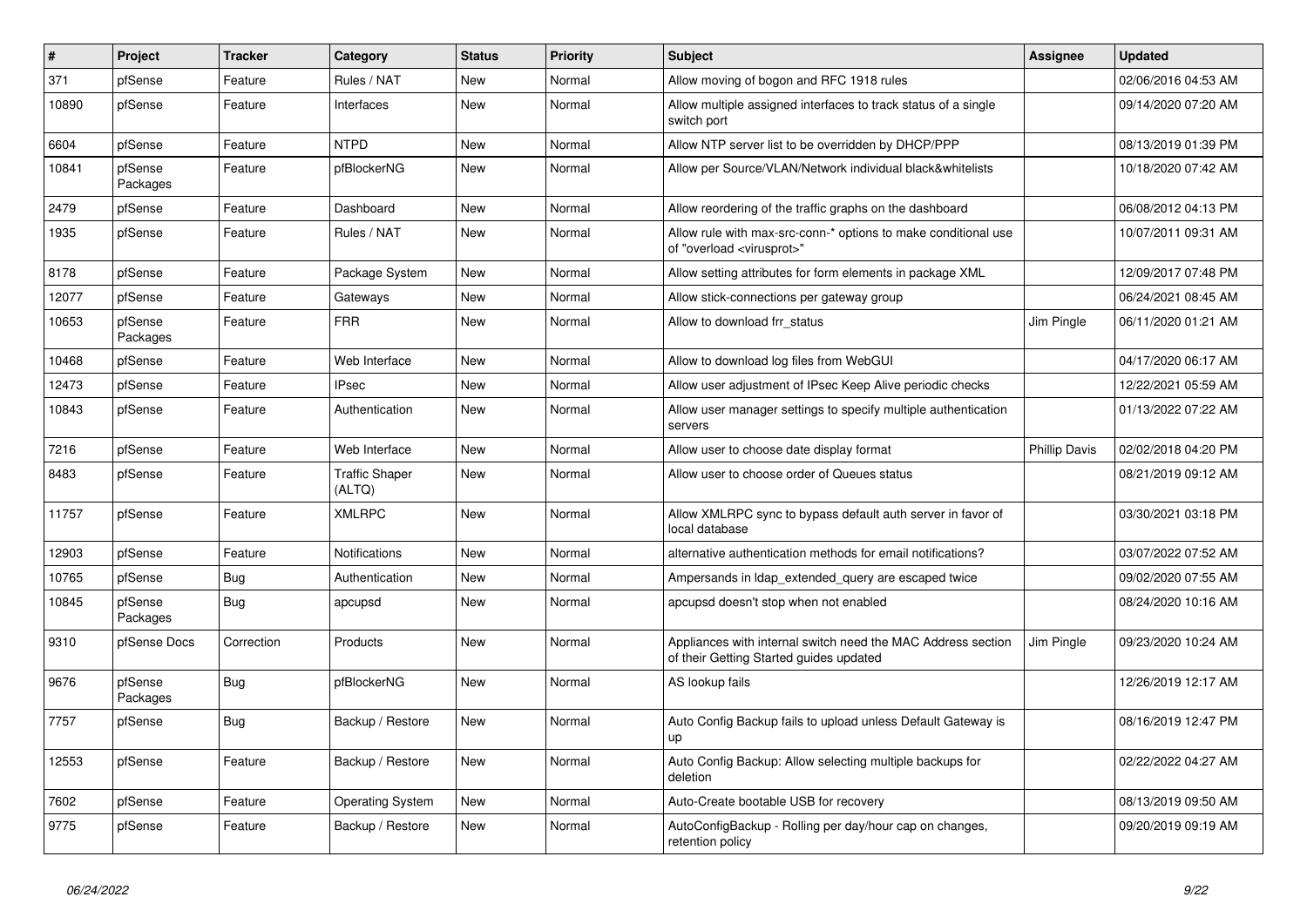| $\vert$ # | Project             | <b>Tracker</b> | Category                        | <b>Status</b> | Priority | <b>Subject</b>                                                                                                          | <b>Assignee</b>      | <b>Updated</b>      |
|-----------|---------------------|----------------|---------------------------------|---------------|----------|-------------------------------------------------------------------------------------------------------------------------|----------------------|---------------------|
| 4681      | pfSense             | Feature        | Backup / Restore                | <b>New</b>    | Normal   | AutoConfigBackup make a way to easily download a saved<br>backup                                                        |                      | 08/16/2019 12:46 PM |
| 3053      | pfSense             | Feature        | Captive Portal                  | New           | Normal   | Automatically add DHCP static addresses to CP passthru-mac                                                              |                      | 06/21/2013 11:54 AM |
| 2443      | pfSense             | Feature        | PPP Interfaces                  | New           | Normal   | Automatically start 3G usb interfaces upon plugin                                                                       |                      | 05/20/2012 05:37 PM |
| 9495      | pfSense<br>Packages | Bug            | <b>AWS VPC</b>                  | <b>New</b>    | Normal   | AWS VPC VPN wizard produces incorrect config (SHA256<br>should be SHA1)                                                 |                      | 08/19/2019 02:45 PM |
| 9497      | pfSense<br>Packages | <b>Bug</b>     | <b>AWS VPC</b>                  | <b>New</b>    | Normal   | AWS VPN Wizard: WebGUI times out.                                                                                       |                      | 11/13/2019 10:07 AM |
| 10000     | pfSense             | <b>Bug</b>     | <b>Dynamic DNS</b>              | New           | Normal   | Azure Dynamic DNS A and AAAA Records for Apex Zone                                                                      |                      | 03/31/2020 09:03 AM |
| 13187     | pfSense             | Documentation  | Upgrade                         | New           | Normal   | Azure Frequently asked questions                                                                                        |                      | 05/20/2022 06:52 AM |
| 11223     | pfSense Docs        | Correction     | Products                        | <b>New</b>    | Normal   | Azure Marketplace links are invalid                                                                                     | <b>Jared Dillard</b> | 02/03/2021 10:36 AM |
| 11110     | pfSense             | Bug            | Backup / Restore                | New           | Normal   | Backup file should be checked before restoring a specific area                                                          |                      | 12/05/2020 02:50 PM |
| 286       | pfSense             | Feature        | Backup / Restore                | New           | Normal   | Backup/restore users individually                                                                                       |                      | 01/09/2021 03:48 PM |
| 12504     | pfSense             | Bug            | Interfaces                      | New           | Normal   | BCM57412 NetXtreme-E 10Gb RDMA Ethernet controller issue                                                                |                      | 11/05/2021 04:51 AM |
| 13256     | pfSense             | Feature        | DHCP (IPv4)                     | New           | Normal   | Better handling of duplicate IPs in static DHCP assignments                                                             |                      | 06/11/2022 04:51 PM |
| 11634     | pfSense<br>Packages | Regression     | <b>BIND</b>                     | New           | Normal   | bind hangs when pfsense is reconnecting as an openypn client<br>to a TUN openvpn server                                 |                      | 03/14/2021 07:23 AM |
| 8197      | pfSense<br>Packages | <b>Bug</b>     | <b>BIND</b>                     | <b>New</b>    | Normal   | BIND UI fails to properly update zone with inline DNSSEC<br>signing enabled                                             |                      | 02/18/2019 05:23 PM |
| 11742     | pfSense<br>Packages | <b>Bug</b>     | Suricata                        | <b>New</b>    | Normal   | Blocking / Unblocking is not working correctly.                                                                         |                      | 09/01/2021 11:08 AM |
| 7182      | pfSense             | Feature        | Dashboard                       | New           | Normal   | Break up System Widget on the Dashboard                                                                                 |                      | 08/21/2019 08:59 AM |
| 11139     | pfSense             | Documentation  | Interfaces                      | New           | Normal   | <b>Bridges and VLANs</b>                                                                                                |                      | 12/07/2020 12:32 PM |
| 13225     | pfSense             | Bug            | Interfaces                      | New           | Normal   | Bridges with QinQ interfaces not properly set up at boot                                                                | Viktor Gurov         | 05/27/2022 08:19 AM |
| 11890     | pfSense<br>Packages | Feature        | New Package<br>Request          | New           | Normal   | Browser-based "clientless" VPN                                                                                          |                      | 05/05/2021 07:26 AM |
| 8324      | pfSense             | <b>Bug</b>     | Hardware / Drivers              | New           | Normal   | bxe cards require promisc for OSPF                                                                                      | Luiz Souza           | 05/25/2020 03:19 PM |
| 11925     | pfSense             | Bug            | OpenVPN                         | <b>New</b>    | Normal   | Calling-Station-Id always set to WAN IP                                                                                 |                      | 05/14/2021 09:27 AM |
| 4707      | pfSense             | Feature        | Rules / NAT                     | <b>New</b>    | Normal   | Can't override block port 0 rules in filter.inc                                                                         |                      | 08/13/2019 12:53 PM |
| 1620      | pfSense<br>Packages | <b>Bug</b>     | Squid                           | <b>New</b>    | Normal   | Can't use transparent proxy when using bridge.                                                                          |                      | 10/07/2021 04:19 AM |
| 12542     | pfSense             | <b>Bug</b>     | Virtual IP Addresses            | New           | Normal   | Cannot assign a same IPv6 Link-Local address to different<br>interfaces                                                 |                      | 11/25/2021 01:41 AM |
| 8263      | pfSense             | Bug            | <b>Traffic Shaper</b><br>(ALTQ) | <b>New</b>    | Normal   | Cannot create a nonlinear `Link Share` service curve because<br>of: "the sum of the child bandwidth higher than parent" |                      | 11/05/2020 07:31 AM |
| 8614      | pfSense             | <b>Bug</b>     | DHCP (IPv4)                     | <b>New</b>    | Normal   | Cannot remove Additional BOOTP/DHCP Options                                                                             |                      | 08/21/2019 09:15 AM |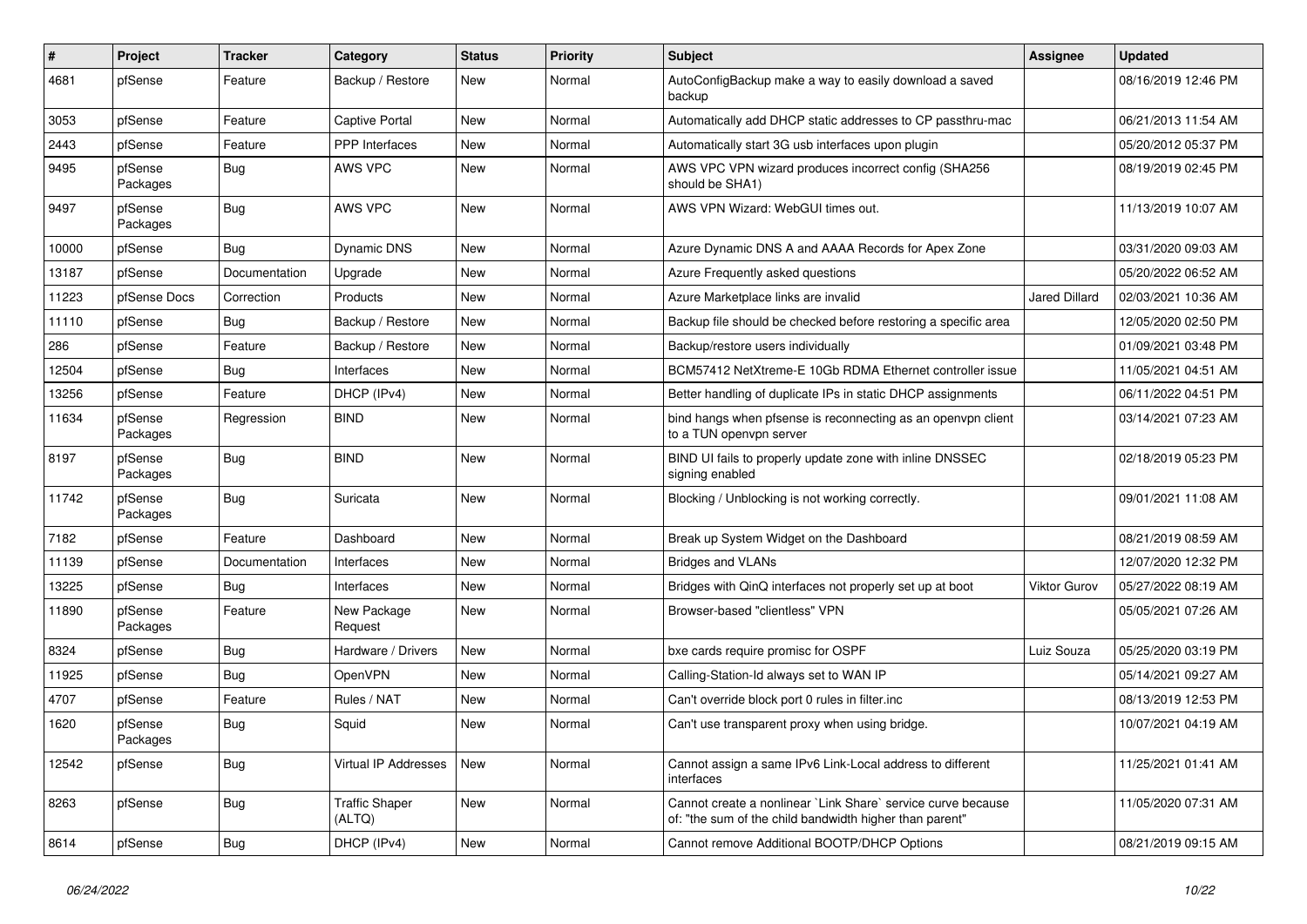| #     | Project             | <b>Tracker</b> | Category                 | <b>Status</b> | <b>Priority</b> | Subject                                                                                                         | <b>Assignee</b>      | <b>Updated</b>      |
|-------|---------------------|----------------|--------------------------|---------------|-----------------|-----------------------------------------------------------------------------------------------------------------|----------------------|---------------------|
| 12737 | pfSense             | Bug            | Certificates             | New           | Normal          | CApath is not defined by default in curl                                                                        |                      | 05/17/2022 02:30 PM |
| 7403  | pfSense<br>Packages | Bug            | FreeRADIUS               | New           | Normal          | Captive Portal + freeradius2 + MySQL problems with German<br>Umlaut                                             |                      | 03/17/2017 09:12 AM |
| 11189 | pfSense             | Feature        | <b>Captive Portal</b>    | <b>New</b>    | Normal          | Captive Portal - Tarpit option                                                                                  |                      | 12/23/2020 06:44 PM |
| 1831  | pfSense             | Feature        | <b>Captive Portal</b>    | New           | Normal          | Captive portal IPv6 support                                                                                     | Reid<br>Linnemann    | 05/25/2022 07:57 AM |
| 1675  | pfSense             | Bug            | <b>Captive Portal</b>    | New           | Normal          | Captive portal logout problems with pop-up blockers.                                                            | <b>Jared Dillard</b> | 03/28/2016 01:37 PM |
| 2963  | pfSense             | Feature        | <b>Captive Portal</b>    | New           | Normal          | Captive Portal MAC authentication request                                                                       |                      | 08/22/2017 09:09 PM |
| 9627  | pfSense             | Feature        | <b>Captive Portal</b>    | New           | Normal          | Captive Portal only shows authenticated users                                                                   |                      | 08/14/2019 02:48 PM |
| 12357 | pfSense             | Bug            | <b>Captive Portal</b>    | New           | Normal          | Captive Portal popup Logout button loads full login page in<br>popup when clicked                               |                      | 10/27/2021 12:10 PM |
| 2573  | pfSense             | Feature        | <b>Captive Portal</b>    | New           | Normal          | Captive Portal support of RADIUS POD (Packet of Disconnect)                                                     |                      | 10/17/2016 03:14 AM |
| 2025  | pfSense             | Feature        | <b>Captive Portal</b>    | New           | Normal          | Captive Portal: Easy accessible Logout page instead of Logout<br>pop-up window                                  |                      | 02/06/2016 04:59 AM |
| 13222 | pfSense             | Bug            | UPnP/NAT-PMP             | New           | Normal          | CARP IP does not listen for NAT-PMP packets                                                                     |                      | 05/26/2022 02:28 PM |
| 12581 | pfSense             | Regression     | DHCP (IPv6)              | New           | Normal          | CARP IPv6 assigned address does not get advertised to<br>endpoints with RADV                                    |                      | 12/16/2021 02:34 PM |
| 12382 | pfSense             | Regression     | OpenVPN                  | New           | Normal          | Certificate Depth checking creates OpenVPN micro-outages<br>every time a user authenticates after 2.5.2 upgrade |                      | 01/17/2022 04:17 AM |
| 11203 | pfSense             | Bug            | Certificates             | <b>New</b>    | Normal          | certificate manager very slow                                                                                   |                      | 12/31/2020 11:57 AM |
| 10729 | pfSense             | <b>Bug</b>     | Package System           | New           | Normal          | Certificate verification failed for pkg.freebsd.org                                                             |                      | 07/05/2020 01:12 AM |
| 13014 | pfSense             | Bug            | <b>IPsec</b>             | New           | Normal          | Charon.vici can get in a bad state                                                                              | Mateusz<br>Guzik     | 05/24/2022 05:05 PM |
| 5786  | pfSense             | Bug            | Web Interface            | <b>New</b>    | Normal          | Check WebConfigurator port for conflicts                                                                        |                      | 04/21/2022 12:39 PM |
| 11625 | pfSense             | Feature        | OpenVPN                  | New           | Normal          | Cisco-AVPair aliases support                                                                                    |                      | 03/05/2021 12:35 AM |
| 13137 | pfSense<br>Packages | Feature        | pfBlockerNG              | New           | Normal          | ckuethe/doh-blocklist.txt add to DoH feeds                                                                      |                      | 05/07/2022 02:39 AM |
| 13073 | pfSense<br>Packages | Bug            | Squid                    | <b>New</b>    | Normal          | ClamAV - clamd dies with high CPU load and thus the C-ICAP<br>of squid-reverse proxy causes http:500 errors     |                      | 04/19/2022 05:38 AM |
| 12922 | pfSense             | Bug            | DHCP (IPv4)              | New           | Normal          | Classless static routes received on DHCP WAN can override<br>chosen default gateway                             |                      | 03/28/2022 10:08 AM |
| 11363 | pfSense             | Bug            | Installer                | New           | Normal          | Clean Install 2.5.0 fails due to hardware incompability                                                         |                      | 02/04/2021 11:06 AM |
| 12188 | pfSense<br>Packages | <b>Bug</b>     | OpenVPN Client<br>Export | New           | Normal          | client export breaks multi remote configurations                                                                |                      | 10/02/2021 05:58 PM |
| 6470  | pfSense<br>Packages | Feature        | New Package<br>Request   | New           | Normal          | CloudFlare Integration Module                                                                                   |                      | 08/13/2019 01:23 PM |
| 12942 | pfSense             | <b>Bug</b>     | Gateways                 | New           | Normal          | Code to kill states for old gateway when reconnecting an<br>interface is incorrect                              | Jim Pingle           | 03/22/2022 01:25 PM |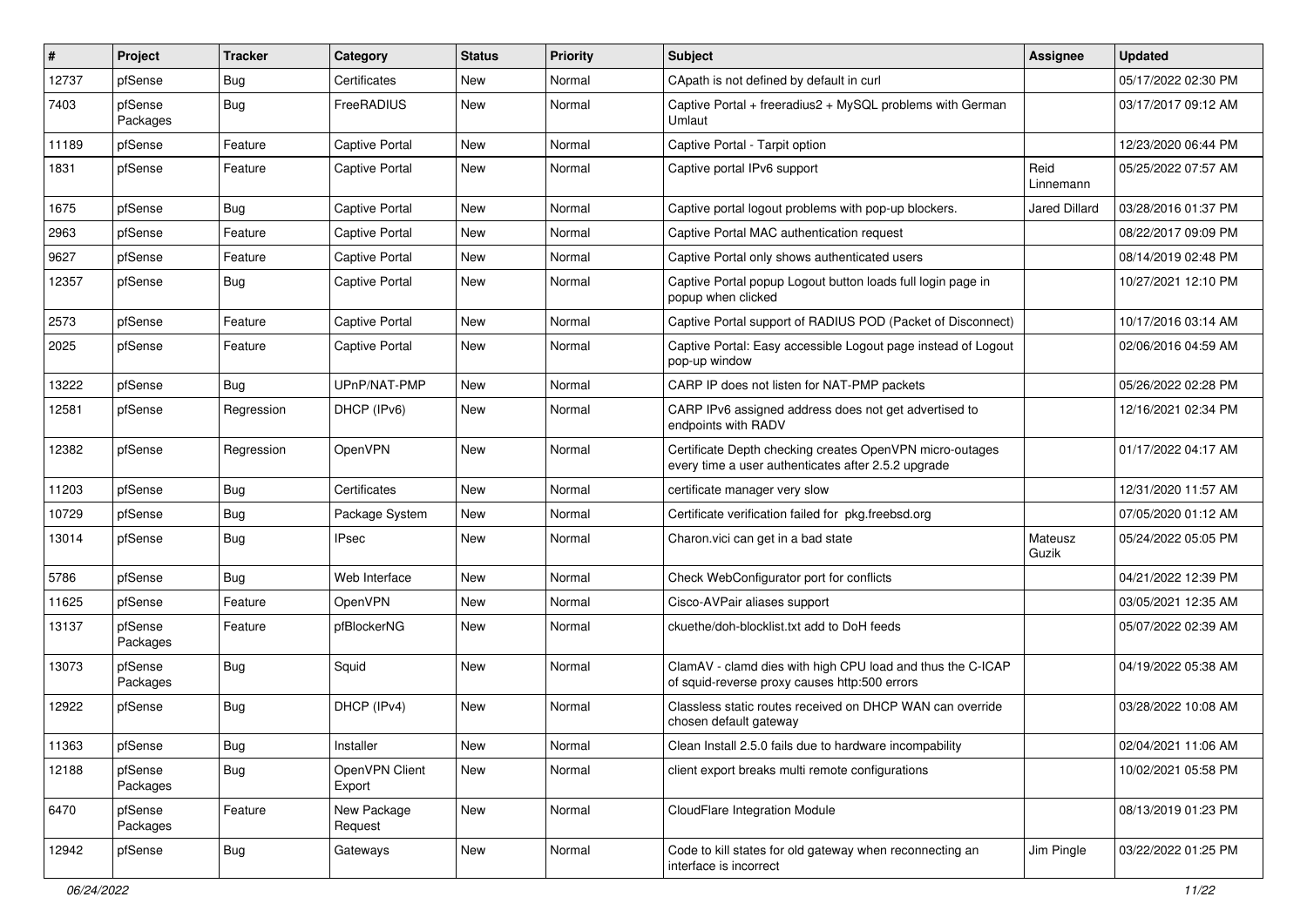| #     | Project             | <b>Tracker</b> | Category                            | <b>Status</b> | <b>Priority</b> | <b>Subject</b>                                                                                | <b>Assignee</b>      | <b>Updated</b>      |
|-------|---------------------|----------------|-------------------------------------|---------------|-----------------|-----------------------------------------------------------------------------------------------|----------------------|---------------------|
| 7988  | pfSense             | Feature        | Web Interface                       | New           | Normal          | Compact Theme based on Compact-RED with the default<br>theme colors.                          |                      | 10/23/2017 05:34 AM |
| 6602  | pfSense             | Feature        | User Manager /<br>Privileges        | New           | Normal          | Config writes denied via "deny config write" permission should<br>notify as such              |                      | 08/20/2019 03:43 PM |
| 8279  | pfSense<br>Packages | Feature        | pfBlockerNG                         | New           | Normal          | Consider adding a new option to the Rule Order                                                |                      | 08/20/2019 09:00 AM |
| 6022  | pfSense<br>Packages | Feature        | New Package<br>Request              | New           | Normal          | Consider MLVPN for bonded VPN                                                                 |                      | 01/30/2021 05:24 PM |
| 6960  | pfSense             | Feature        | DHCP (IPv4)                         | <b>New</b>    | Normal          | Consider replacing ISC DHCP server with KEA DHCP                                              |                      | 09/24/2020 01:59 PM |
| 10404 | pfSense             | Feature        | <b>NTPD</b>                         | New           | Normal          | Consider using chrony for NTP services                                                        |                      | 11/23/2021 06:59 PM |
| 10530 | pfSense             | <b>Bug</b>     | Upgrade                             | New           | Normal          | Convert config version to be based on product version                                         |                      | 04/21/2022 12:39 PM |
| 12909 | pfSense<br>Packages | Feature        | Suricata                            | New           | Normal          | Convert Suricata GeoIP Lookup feature on ALERTS tab to use<br>local GeoIP2 database           | <b>Viktor Gurov</b>  | 03/07/2022 08:28 AM |
| 11268 | pfSense             | Bug            | Web Interface                       | New           | Normal          | Cookie named 'id' prevents Edit form fields being set properly                                |                      | 09/03/2021 06:16 AM |
| 12978 | pfSense Docs        | Correction     | Monitoring                          | New           | Normal          | Correction to iftop section of Monitoring Bandwidth Usage                                     | Jim Pingle           | 03/23/2022 11:18 AM |
| 12467 | pfSense             | <b>Bug</b>     | Captive Portal                      | New           | Normal          | CP error on client disconnect after reboot                                                    |                      | 10/17/2021 05:35 AM |
| 6295  | pfSense             | Bug            | <b>Traffic Shaper</b><br>(Limiters) | New           | Normal          | Crash upon applying CODELQ to untagged parent interface<br>when also applied to daughter VLAN | Luiz Souza           | 08/20/2019 02:44 PM |
| 6215  | pfSense             | Feature        | Web Interface                       | New           | Normal          | Create consistent UI for admin access security                                                |                      | 04/20/2016 03:05 PM |
| 4472  | pfSense             | Feature        | Build / Release                     | New           | Normal          | Cryptographically sign every (sub-)release                                                    |                      | 08/13/2019 12:53 PM |
| 6803  | pfSense             | Bug            | Web Interface                       | New           | Normal          | CSRF timeout occurs when it (probably) shouldn't                                              |                      | 11/03/2016 09:43 PM |
| 7943  | pfSense             | <b>Bug</b>     | Web Interface                       | New           | Normal          | CSS Overflow Fix for Drop Down Menus in webConfigurator                                       |                      | 11/21/2020 02:54 PM |
| 5619  | pfSense             | Feature        | <b>Operating System</b>             | <b>New</b>    | Normal          | Curl with ARES support                                                                        |                      | 08/13/2019 02:56 PM |
| 11573 | pfSense<br>Packages | Feature        | New Package<br>Request              | New           | Normal          | <b>Custom Commands</b>                                                                        |                      | 03/16/2021 07:28 PM |
| 13200 | pfSense<br>Packages | Feature        | pfBlockerNG                         | <b>New</b>    | Normal          | Custom DNS Servers for Alert settings                                                         |                      | 05/23/2022 06:16 AM |
| 13044 | pfSense<br>Packages | Feature        | Mail report                         | New           | Normal          | Customized reporting                                                                          |                      | 04/11/2022 09:22 AM |
| 13198 | pfSense<br>Packages | Feature        | pfBlockerNG                         | New           | Normal          | Dark Theme Styling issues - Alerts White bar                                                  |                      | 05/23/2022 06:05 AM |
| 9677  | pfSense             | <b>Bug</b>     | Dashboard                           | New           | Normal          | Dashboard hangs when widget needs data from a remote host<br>which is down                    |                      | 08/13/2019 09:15 AM |
| 12573 | pfSense<br>Packages | Feature        | New Package<br>Request              | New           | Normal          | Dashboard widget with external connection map                                                 | aleksei<br>prokofiev | 12/07/2021 07:38 AM |
| 10601 | pfSense<br>Packages | <b>Bug</b>     | Status_Monitoring                   | New           | Normal          | Dashboard->Traffic Graphs Scale is capped for outbound                                        |                      | 05/29/2020 10:13 AM |
| 8406  | pfSense             | Bug            | Dynamic DNS                         | New           | Normal          | DDNS IPV6 Cloudflare Client does not detect PPOE address                                      |                      | 03/31/2018 11:56 AM |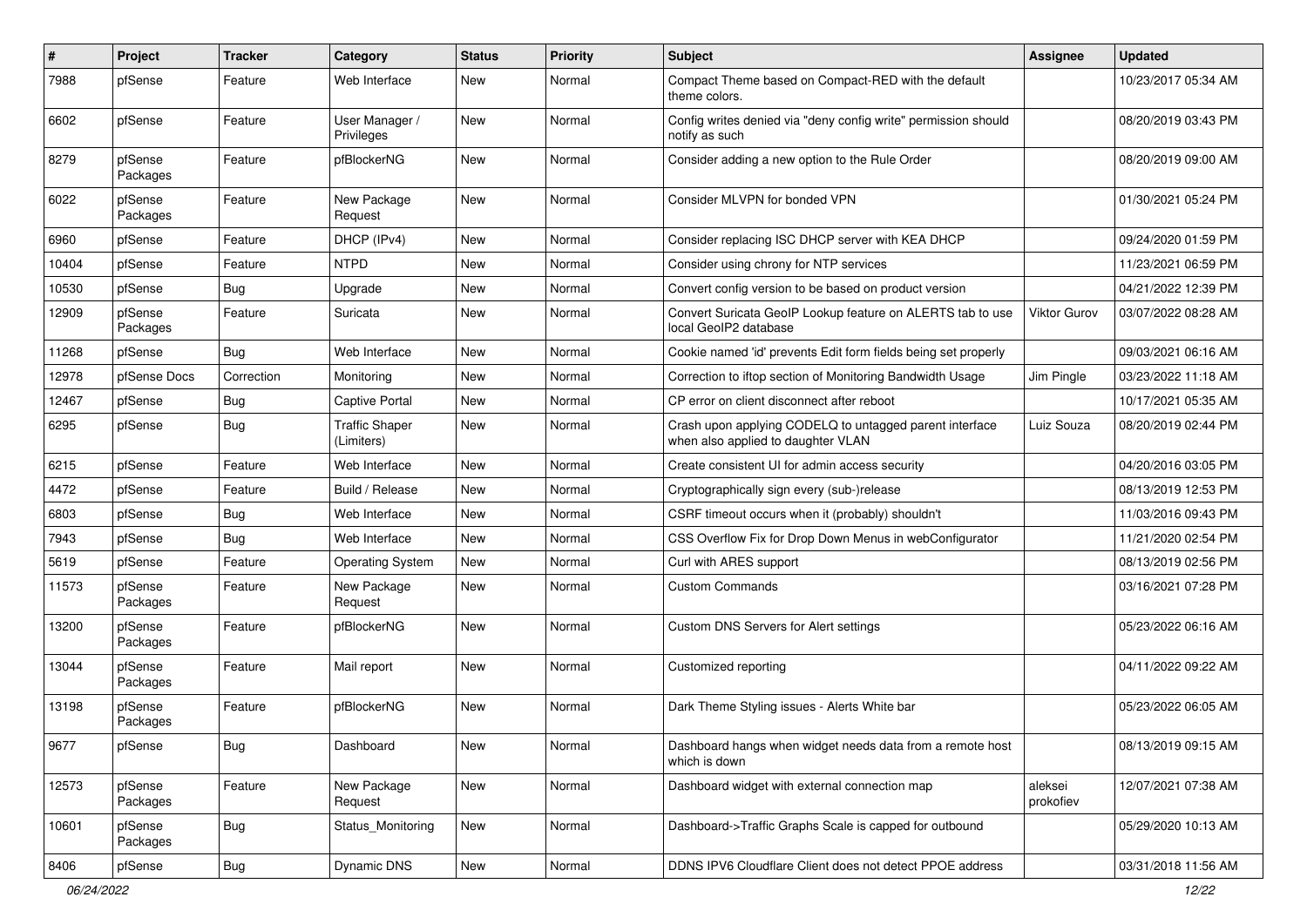| $\vert$ # | Project             | <b>Tracker</b> | Category               | <b>Status</b> | Priority | <b>Subject</b>                                                                                   | Assignee            | <b>Updated</b>      |
|-----------|---------------------|----------------|------------------------|---------------|----------|--------------------------------------------------------------------------------------------------|---------------------|---------------------|
| 3534      | pfSense             | Feature        | DHCP (IPv4)            | New           | Normal   | DDNS using arbitrary zone primary                                                                |                     | 07/08/2014 11:40 AM |
| 11177     | pfSense             | Bug            | <b>Dynamic DNS</b>     | New           | Normal   | DDNSv6 not using Check IP Services                                                               |                     | 12/21/2020 05:02 AM |
| 10160     | pfSense<br>Packages | Feature        | New Package<br>Request | New           | Normal   | Dedicated Maxmind GeoIP package including license<br>registration                                |                     | 01/03/2020 10:31 PM |
| 13195     | pfSense<br>Packages | Feature        | pfBlockerNG            | New           | Normal   | Dedicated website for Feed mangement - Community Driven                                          |                     | 05/23/2022 05:22 AM |
| 12509     | pfSense             | Bug            | OpenVPN                | New           | Normal   | Deffered authentication does not work with auth-gen-token<br>external-auth or pusk "auth-token"  |                     | 11/08/2021 04:01 AM |
| 8836      | pfSense<br>Packages | Feature        | FreeRADIUS             | <b>New</b>    | Normal   | Define Idap group vlan assignment in users file                                                  |                     | 08/26/2018 07:53 AM |
| 12451     | pfSense             | Bug            | Virtual IP Addresses   | New           | Normal   | deleteVIP() does not check RFC2136 Update Source                                                 |                     | 10/13/2021 10:06 AM |
| 13102     | pfSense             | Bug            | <b>IPsec</b>           | New           | Normal   | Deleting an IPSec tunnel doesn't destroy the SA (SADs/SPDs),<br>causes crash in status_ipsec.php | <b>Viktor Gurov</b> | 05/20/2022 01:07 PM |
| 10822     | pfSense             | Bug            | DHCP (IPv6)            | New           | Normal   | Deprecated IPv6 prefix won't be announced as deprecated to<br>clients                            |                     | 08/10/2020 09:23 AM |
| 11092     | pfSense<br>Packages | Feature        | pfBlockerNG            | New           | Normal   | Detecting DNS tunneling                                                                          |                     | 11/21/2020 04:53 AM |
| 13273     | pfSense             | Bug            | DHCP (IPv4)            | New           | Normal   | dhclient can use conflicting recorded leases                                                     |                     | 06/14/2022 11:07 AM |
| 13217     | pfSense             | Bug            | DHCP (IPv4)            | New           | Normal   | dhclient using default pid file location which does not exist                                    | <b>Viktor Gurov</b> | 05/26/2022 08:09 AM |
| 6845      | pfSense             | Feature        | Interfaces             | New           | Normal   | DHCP / DHCPv6 WAN client status page                                                             |                     | 08/19/2019 12:37 PM |
| 8526      | pfSense             | Bug            | Interfaces             | New           | Normal   | DHCP client ignores server replies when 802.1q tagging is used                                   |                     | 08/14/2019 10:52 AM |
| 13279     | pfSense             | Bug            | Interfaces             | New           | Normal   | DHCP config override affects Gateway installation.                                               |                     | 06/17/2022 07:25 AM |
| 10345     | pfSense             | Feature        | DHCP (IPv4)            | New           | Normal   | DHCP lease distinction between online and offline                                                |                     | 03/16/2020 07:56 AM |
| 4680      | pfSense             | Bug            | <b>DHCP Relay</b>      | New           | Normal   | DHCP relay does not work with DHCP server on other end of<br>OpenVPN tunnel                      |                     | 05/05/2015 06:55 PM |
| 12508     | pfSense             | Bug            | <b>DHCP Relay</b>      | New           | Normal   | DHCP Relay over VPN                                                                              |                     | 11/06/2021 11:25 AM |
| 11149     | pfSense             | Bug            | <b>DHCP Relay</b>      | New           | Normal   | DHCP relay won't start with DHCP server behind gateway                                           |                     | 03/22/2021 05:13 AM |
| 3404      | pfSense             | Bug            | DHCP (IPv4)            | New           | Normal   | DHCP Server Fails to Start on Interfaces that are Slow to Come<br>Online During Boot             |                     | 02/11/2014 05:09 PM |
| 12947     | pfSense             | Bug            | DHCP (IPv6)            | New           | Normal   | DHCP6 client does not take any action if the interface IPv6<br>address changes during renewal    |                     | 06/19/2022 09:34 PM |
| 8173      | pfSense             | Feature        | Interfaces             | <b>New</b>    | Normal   | dhcp6c - RAW Options                                                                             |                     | 05/29/2022 05:34 PM |
| 6691      | pfSense             | Bug            | DHCP (IPv6)            | New           | Normal   | dhcp6c quits after only two tries if no response was received                                    |                     | 12/07/2020 04:25 PM |
| 13237     | pfSense             | Bug            | DHCP (IPv6)            | New           | Normal   | dhcp6c script cannot be executed safely                                                          |                     | 06/01/2022 11:20 AM |
| 2983      | pfSense             | Feature        | DHCP (IPv4)            | New           | Normal   | DHCPD: Add vendor-class-identifier and MAC-OIDs                                                  |                     | 05/29/2020 09:24 PM |
| 6051      | pfSense             | <b>Bug</b>     | DHCP (IPv6)            | New           | Normal   | DHCPv6 Client Failure for additional WAN Address causes<br>2-seconds-service-restart-loop        |                     | 12/03/2020 01:08 AM |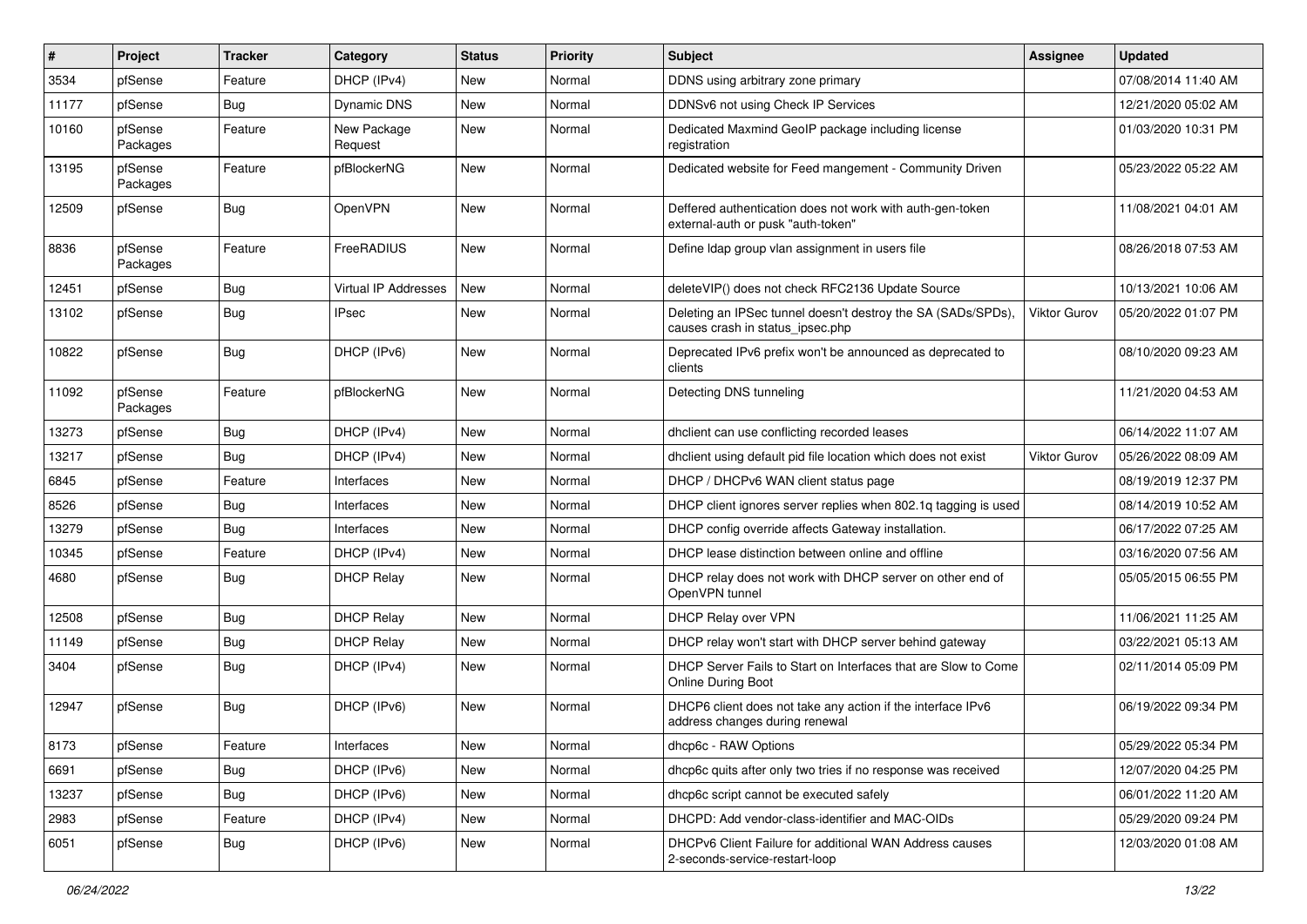| ∦     | Project             | <b>Tracker</b> | Category                            | <b>Status</b> | <b>Priority</b> | Subject                                                                         | <b>Assignee</b>       | <b>Updated</b>      |
|-------|---------------------|----------------|-------------------------------------|---------------|-----------------|---------------------------------------------------------------------------------|-----------------------|---------------------|
| 10715 | pfSense             | Bug            | <b>DHCP Relay</b>                   | New           | Normal          | DHCPv6 relay always uses the "first" IPv6 address of an<br>interface            |                       | 06/29/2020 05:01 AM |
| 5950  | pfSense             | Feature        | DHCP (IPv6)                         | New           | Normal          | DHCPv6 Server support for PD of PD-obtained networks                            |                       | 03/04/2016 03:04 AM |
| 12602 | pfSense             | Feature        | Dynamic DNS                         | New           | Normal          | DHCPv6 should allow DDNS Client updates for hosts                               |                       | 12/15/2021 11:00 AM |
| 8435  | pfSense             | Bug            | Interfaces                          | <b>New</b>    | Normal          | DHCPv6 unusable in certain circumstances (US AT&T Fiber,<br>etc.)               |                       | 08/14/2019 10:52 AM |
| 1883  | pfSense             | Feature        | <b>Traffic Shaper</b><br>(Limiters) | New           | Normal          | Diag > Limiter Info presentation enhancement                                    |                       | 08/20/2019 03:46 PM |
| 12791 | pfSense Docs        | New Content    | <b>Diagnostics</b>                  | <b>New</b>    | Normal          | Diagnostic Information for Support (pfSense)                                    |                       | 02/13/2022 08:49 PM |
| 9343  | pfSense             | <b>Bug</b>     | DHCP (IPv4)                         | New           | Normal          | diag_arp.php times out with large DHCPD leases table                            |                       | 08/14/2019 01:19 PM |
| 7590  | pfSense             | <b>Bug</b>     | Diagnostics                         | New           | Normal          | diag_edit do not save when nothing to sae (in directory browse<br>view)         |                       | 05/20/2017 05:04 PM |
| 7589  | pfSense             | Bug            | <b>Diagnostics</b>                  | <b>New</b>    | Normal          | diag_edit.php old print_info_box                                                |                       | 05/20/2017 05:02 PM |
| 8232  | pfSense<br>Packages | Feature        | haproxy                             | New           | Normal          | different ssl options based on the sni name                                     |                       | 01/30/2019 10:36 AM |
| 7476  | pfSense             | <b>Bug</b>     | Logging                             | <b>New</b>    | Normal          | Dirty buffer used to build log messages?                                        |                       | 04/17/2017 09:51 PM |
| 12782 | pfSense             | Todo           | Build / Release                     | <b>New</b>    | Normal          | Disable compatibility flag                                                      | <b>Brad Davis</b>     | 05/17/2022 02:33 PM |
| 6789  | pfSense<br>Packages | Feature        | Squid                               | New           | Normal          | disgest_ldap_auth                                                               |                       | 08/13/2019 09:57 AM |
| 2367  | pfSense             | Bug            | Rules / NAT                         | New           | Normal          | display negate rules in firewall_rules.php and evaluate when<br>added           |                       | 05/07/2012 06:11 PM |
| 13138 | pfSense<br>Packages | Feature        | pfBlockerNG                         | New           | Normal          | DNS over HTTPS/TLS Blocking should be removed from<br>SafeSearch                |                       | 05/07/2022 02:52 AM |
| 13254 | pfSense             | <b>Bug</b>     | <b>DNS Resolver</b>                 | <b>New</b>    | Normal          | DNS resolver does not update "unbound.conf" file during link<br>down events     |                       | 06/08/2022 07:55 AM |
| 1819  | pfSense             | Bug            | <b>DNS Resolver</b>                 | <b>New</b>    | Normal          | DNS Resolver Not Registering DHCP Server Specified Domain<br>Name               | Luiz Souza            | 04/28/2022 01:53 PM |
| 6103  | pfSense             | Feature        | <b>DNS Resolver</b>                 | <b>New</b>    | Normal          | DNS Resolver Outgoing Interfaces should be able to use<br>Gateway Groups        |                       | 10/21/2019 08:02 AM |
| 12924 | pfSense<br>Packages | Bug            | WireGuard                           | New           | Normal          | DNS Resolver WireGuard ACL Inconsistency                                        | Christian<br>McDonald | 04/10/2022 10:36 AM |
| 7453  | pfSense<br>Packages | <b>Bug</b>     | <b>ACME</b>                         | <b>New</b>    | Normal          | DNS-ovh need to save or display consumer key                                    |                       | 04/06/2017 10:54 AM |
| 11099 | pfSense<br>Packages | Feature        | pfBlockerNG                         | <b>New</b>    | Normal          | DNSBL blocking by schedule                                                      |                       | 11/25/2020 12:12 AM |
| 13236 | pfSense Docs        | Todo           | Products                            | New           | Normal          | Document link speed limitations with igc and ix on 6100/4100                    |                       | 05/31/2022 05:53 PM |
| 12565 | pfSense Docs        | New Content    | OpenVPN                             | New           | Normal          | Document new "Duplicate Connection Limit" option on<br>OpenVPN server instances | Jim Pingle            | 12/06/2021 08:07 AM |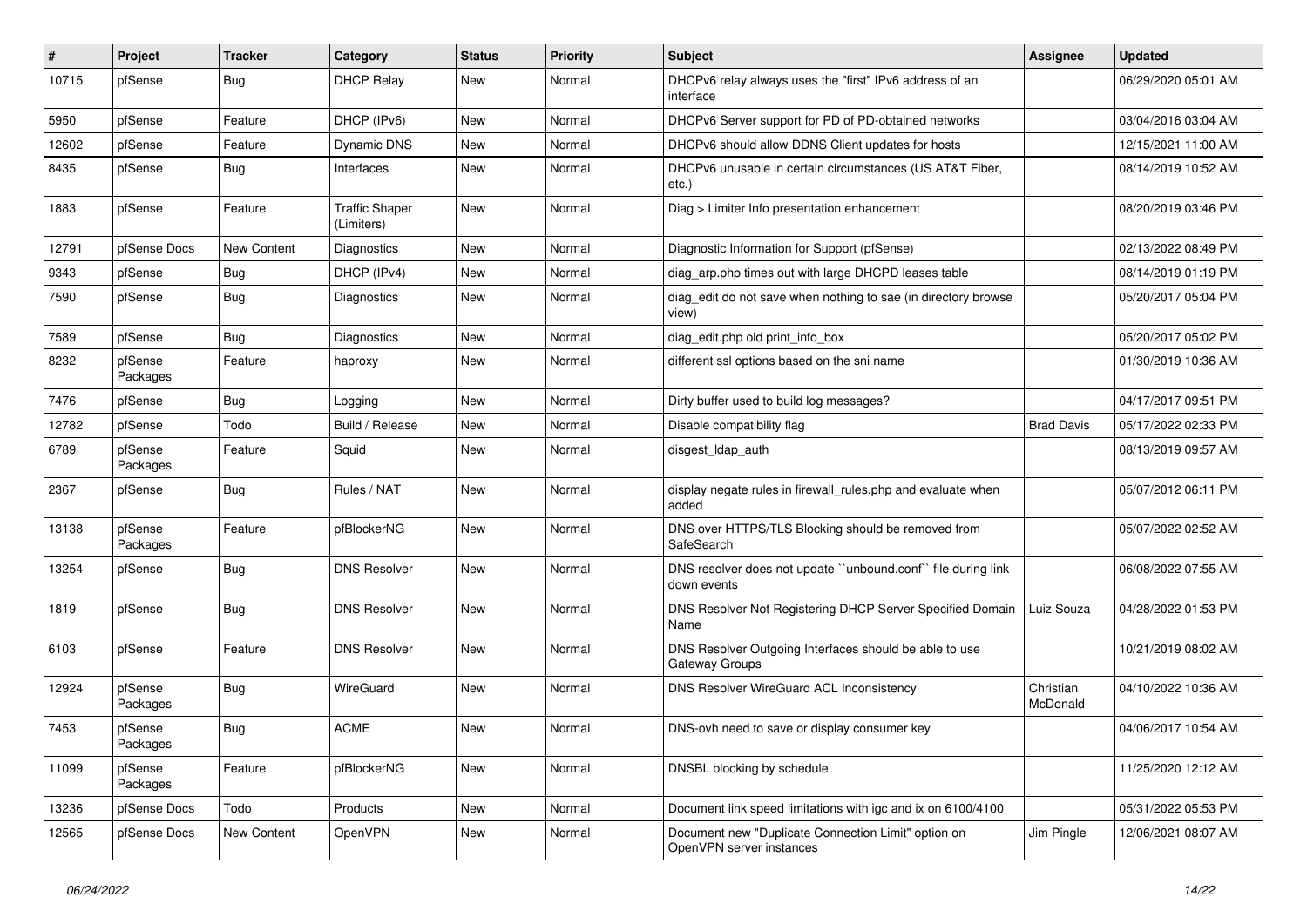| #     | Project             | <b>Tracker</b> | Category                        | <b>Status</b> | Priority | <b>Subject</b>                                                                                    | <b>Assignee</b>     | <b>Updated</b>      |
|-------|---------------------|----------------|---------------------------------|---------------|----------|---------------------------------------------------------------------------------------------------|---------------------|---------------------|
| 9369  | pfSense Docs        | New Content    | Packages                        | New           | Normal   | Document remaining packages                                                                       | Jim Pingle          | 04/14/2021 03:39 PM |
| 11147 | pfSense             | Bug            | Dynamic DNS                     | <b>New</b>    | Normal   | Domeneshop DynDNS IPv4 and IPv6                                                                   |                     | 12/09/2020 11:47 PM |
| 13267 | pfSense             | Bug            | <b>OpenVPN</b>                  | New           | Normal   | dpinger continues to run on OpenVPN gateway after OpenVPN<br>service is stopped.                  |                     | 06/12/2022 02:49 PM |
| 7903  | pfSense<br>Packages | Feature        | New Package<br>Request          | <b>New</b>    | Normal   | Duo ssh package                                                                                   |                     | 01/16/2021 12:44 AM |
| 8432  | pfSense             | Bug            | Dynamic DNS                     | New           | Normal   | Dynamic DNS Client gives an error that it can't find IPv6<br>address when WAN interface is a LAGG |                     | 09/17/2020 05:23 AM |
| 11084 | pfSense             | Feature        | Dynamic DNS                     | New           | Normal   | Dynamic DNS include option to specify virtual IP addresses                                        |                     | 11/19/2020 01:26 PM |
| 7418  | pfSense             | Feature        | Dynamic DNS                     | New           | Normal   | Dynamic dns should be sorted interface name                                                       |                     | 08/21/2019 08:58 AM |
| 7551  | pfSense             | Bug            | Rules / NAT                     | New           | Normal   | Dynamic IPsec endpoints not added to rule set after WAN<br>down/up                                |                     | 05/16/2017 02:26 PM |
| 13240 | pfSense             | Bug            | Rules / NAT                     | <b>New</b>    | Normal   | Dynamic NPt entry UI has a couple quirks                                                          |                     | 06/02/2022 09:32 PM |
| 986   | pfSense             | Feature        | Web Interface                   | New           | Normal   | Dynamic states view                                                                               |                     | 02/06/2016 04:58 AM |
| 11963 | pfSense<br>Packages | Feature        | <b>FRR</b>                      | New           | Normal   | Dynamically change OSPF interface costs on selected<br>interfaces on CARP event                   |                     | 05/26/2021 04:13 AM |
| 12308 | pfSense<br>Packages | Feature        | New Package<br>Request          | New           | Normal   | Dynamicaly Update Firewall Aliases from OpenVPN LDAP<br>Group membership of the connected user    |                     | 08/27/2021 12:51 AM |
| 7292  | pfSense             | Feature        | Dynamic DNS                     | New           | Normal   | DynamicDNS configuration does not sync to HA secondary                                            |                     | 02/21/2017 04:56 PM |
| 9664  | pfSense             | Bug            | Dynamic DNS                     | New           | Normal   | DynDNS and Dual-wan problem with CloudFlare (works with<br>$No-Ip)$                               |                     | 08/03/2019 10:00 AM |
| 9805  | pfSense             | Bug            | Dynamic DNS                     | New           | Normal   | dynDNS cloudflare multiple entries                                                                |                     | 10/02/2019 04:51 PM |
| 10242 | pfSense<br>Packages | Feature        | New Package<br>Request          | New           | Normal   | E2guardian Web filtering package                                                                  | <b>Viktor Gurov</b> | 05/30/2022 10:40 AM |
| 13020 | pfSense Docs        | Todo           | <b>Firewall Rules</b>           | New           | Normal   | easyrule command documentation should document<br>permissible wildcards                           | Jim Pingle          | 04/04/2022 08:01 AM |
| 7085  | pfSense             | Feature        | Rules / NAT                     | <b>New</b>    | Normal   | Edit Firewall Rules Seperator                                                                     |                     | 09/10/2017 09:15 AM |
| 3465  | pfSense             | <b>Bug</b>     | <b>Traffic Shaper</b><br>(ALTQ) | New           | Normal   | Editing Traffic Shaper queues causes status_queues.php error                                      |                     | 02/19/2014 01:53 AM |
| 13224 | pfSense             | Bug            | <b>Notifications</b>            | New           | Normal   | Email notification flood when UPS (NUT) and WAN send<br>notifications                             |                     | 05/27/2022 01:58 AM |
| 4128  | pfSense             | Feature        | Notifications                   | New           | Normal   | Email notification webgui configuration                                                           |                     | 11/18/2021 12:48 PM |
| 10718 | pfSense             | Feature        | Notifications                   | New           | Normal   | Email notifications - add new field to enter a from: name                                         |                     | 07/01/2020 09:08 AM |
| 11567 | pfSense<br>Packages | Feature        | Mail report                     | New           | Normal   | Email report add a note filed request                                                             |                     | 02/27/2021 03:44 PM |
| 8570  | pfSense             | Bug            | <b>XML Parser</b>               | New           | Normal   | Empty (dn)shaper config gets populated with newline                                               |                     | 08/20/2019 02:45 PM |
| 3793  | pfSense             | Feature        | Rules / NAT                     | New           | Normal   | Enable external authentication support for rules                                                  |                     | 08/05/2014 01:09 PM |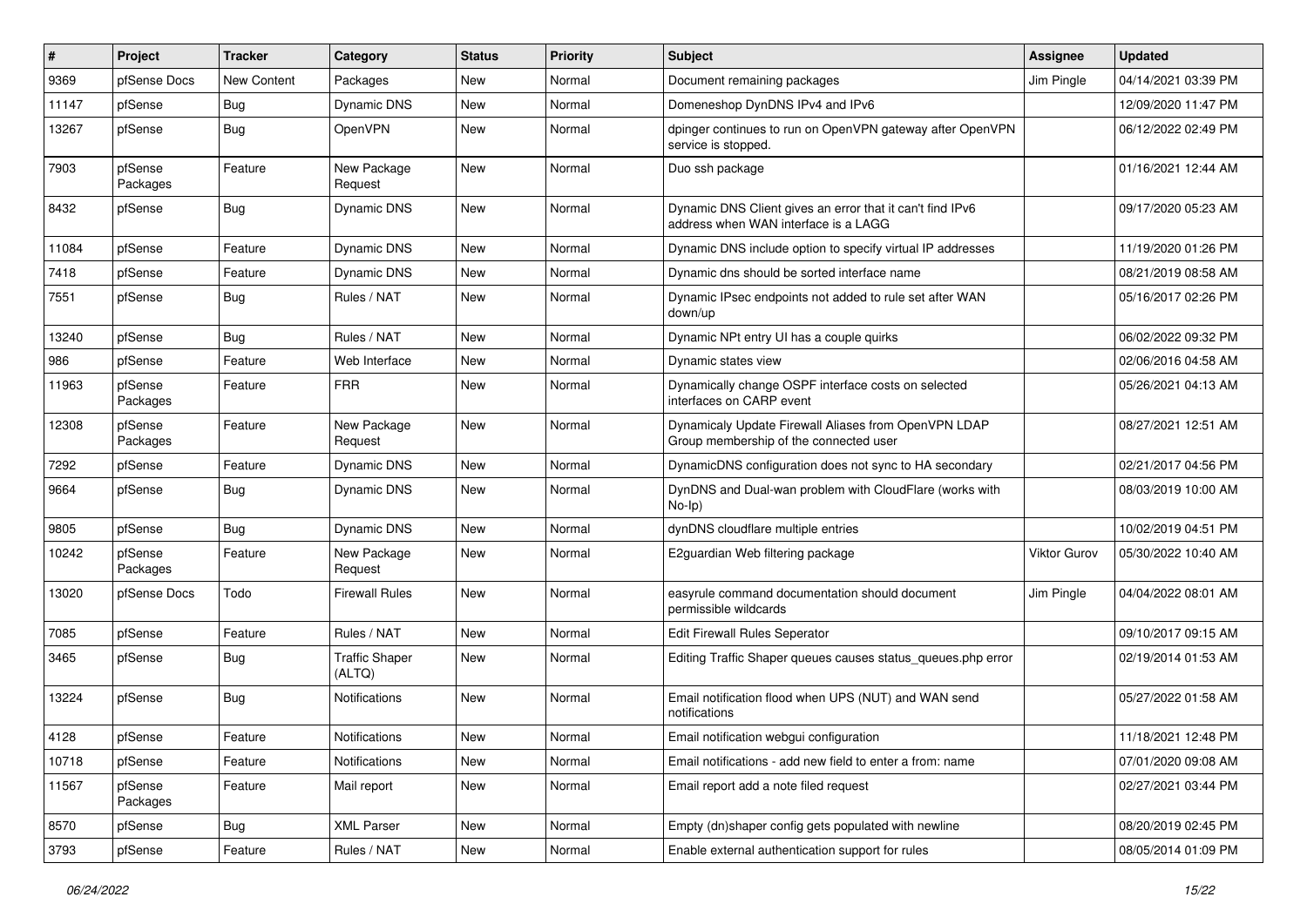| $\vert$ # | Project             | <b>Tracker</b> | Category                 | <b>Status</b> | <b>Priority</b> | <b>Subject</b>                                                                                                                     | Assignee   | <b>Updated</b>      |
|-----------|---------------------|----------------|--------------------------|---------------|-----------------|------------------------------------------------------------------------------------------------------------------------------------|------------|---------------------|
| 9704      | pfSense<br>Packages | Feature        | FreeRADIUS               | New           | Normal          | Enable filter_username                                                                                                             |            | 08/27/2019 12:07 PM |
| 9545      | pfSense<br>Packages | Feature        | <b>FRR</b>               | New           | Normal          | Enable MULTIPATH in FRR                                                                                                            | Jim Pingle | 09/18/2020 12:52 PM |
| 9544      | pfSense             | Feature        | Routing                  | New           | Normal          | Enable RADIX MPATH                                                                                                                 |            | 04/21/2022 12:39 PM |
| 11414     | pfSense<br>Packages | Bug            | pfBlockerNG              | New           | Normal          | Enabling feed "Public DNS4 all" breaks some Google services                                                                        |            | 02/13/2021 02:46 AM |
| 13288     | pfSense             | Bug            | Configuration<br>Backend | New           | Normal          | Encode FreeRADIUS Custom Options                                                                                                   |            | 06/20/2022 10:36 AM |
| 13287     | pfSense             | Feature        | Configuration<br>Backend | <b>New</b>    | Normal          | Encode OpenVPN Custom Options                                                                                                      |            | 06/20/2022 10:33 AM |
| 7977      | pfSense             | Bug            | Translations             | <b>New</b>    | Normal          | English text shown in stead of translated text (Routing -<br>Gateway groups - edit)                                                |            | 08/21/2019 11:28 AM |
| 13242     | pfSense             | Feature        | Gateway Monitoring       | <b>New</b>    | Normal          | Enhancements to static route creation/deletion for dpinger<br>monitor IPs                                                          |            | 06/03/2022 11:20 AM |
| 13280     | pfSense             | <b>Bug</b>     | Unknown                  | <b>New</b>    | Normal          | Entries duplicated in /boot/loader.conf                                                                                            |            | 06/19/2022 11:11 AM |
| 13068     | pfSense             | Bug            | Aliases / Tables         | New           | Normal          | Error loading rules when URL Table IPs content is empty                                                                            |            | 04/17/2022 09:07 PM |
| 8004      | pfSense             | Bug            | <b>NAT Reflection</b>    | <b>New</b>    | Normal          | Error notice for a deleted NAT that had a RULE or an existing<br>NAT which is claimed to have no NAT port                          |            | 10/24/2017 06:39 PM |
| 9690      | pfSense             | Bug            | Interfaces               | <b>New</b>    | Normal          | Ethernet flow control should be disabled by default                                                                                |            | 08/19/2019 06:45 PM |
| 9241      | pfSense             | <b>Bug</b>     | Interfaces               | New           | Normal          | Ethernet link cycles up/down if "auto-negotiate" is explicitly<br>selected in interface configuration                              |            | 12/31/2018 08:36 PM |
| 12848     | pfSense             | Feature        | <b>Dynamic DNS</b>       | <b>New</b>    | Normal          | Evaluation of the DynDNS "Result Match" string                                                                                     |            | 02/22/2022 02:01 AM |
| 2774      | pfSense             | Feature        | DHCP (IPv4)              | New           | Normal          | Extend DHCP Pools code to allow using different subnets                                                                            |            | 08/19/2019 10:27 AM |
| 12519     | pfSense             | Bug            | Authentication           | <b>New</b>    | Normal          | Fail authentication using special character in password via the<br>LDAP connector                                                  |            | 11/12/2021 07:39 AM |
| 7956      | pfSense             | Feature        | Web Interface            | <b>New</b>    | Normal          | Favicon able to match GUI colour setting?                                                                                          |            | 10/17/2017 06:36 AM |
| 7449      | pfSense<br>Packages | Feature        | OpenVPN Client<br>Export | New           | Normal          | feature request for openvpn-client-export package, add the<br>support for openvpn up and down script, for mapping network<br>drive |            | 08/06/2019 05:06 PM |
| 13199     | pfSense<br>Packages | Feature        | pfBlockerNG              | New           | Normal          | Feed groups should not have the first listing in the group bar                                                                     |            | 05/23/2022 06:03 AM |
| 12402     | pfSense Docs        | Todo           | Configuration            | New           | Normal          | Feedback on Configuration - Advanced Configuration Options<br>- Notifications                                                      |            | 09/24/2021 12:46 AM |
| 12268     | pfSense Docs        | Todo           | <b>Firewall Rules</b>    | New           | Normal          | Feedback on Firewall — Aliases                                                                                                     |            | 08/17/2021 12:55 AM |
| 12770     | pfSense Docs        | Todo           | <b>Firewall Rules</b>    | New           | Normal          | Feedback on Firewall - Configuring firewall rules                                                                                  |            | 02/07/2022 07:43 PM |
| 9685      | pfSense Docs        | Correction     | <b>Firewall Rules</b>    | New           | Normal          | Feedback on Firewall - Floating Rules                                                                                              | Jim Pingle | 09/23/2020 02:57 PM |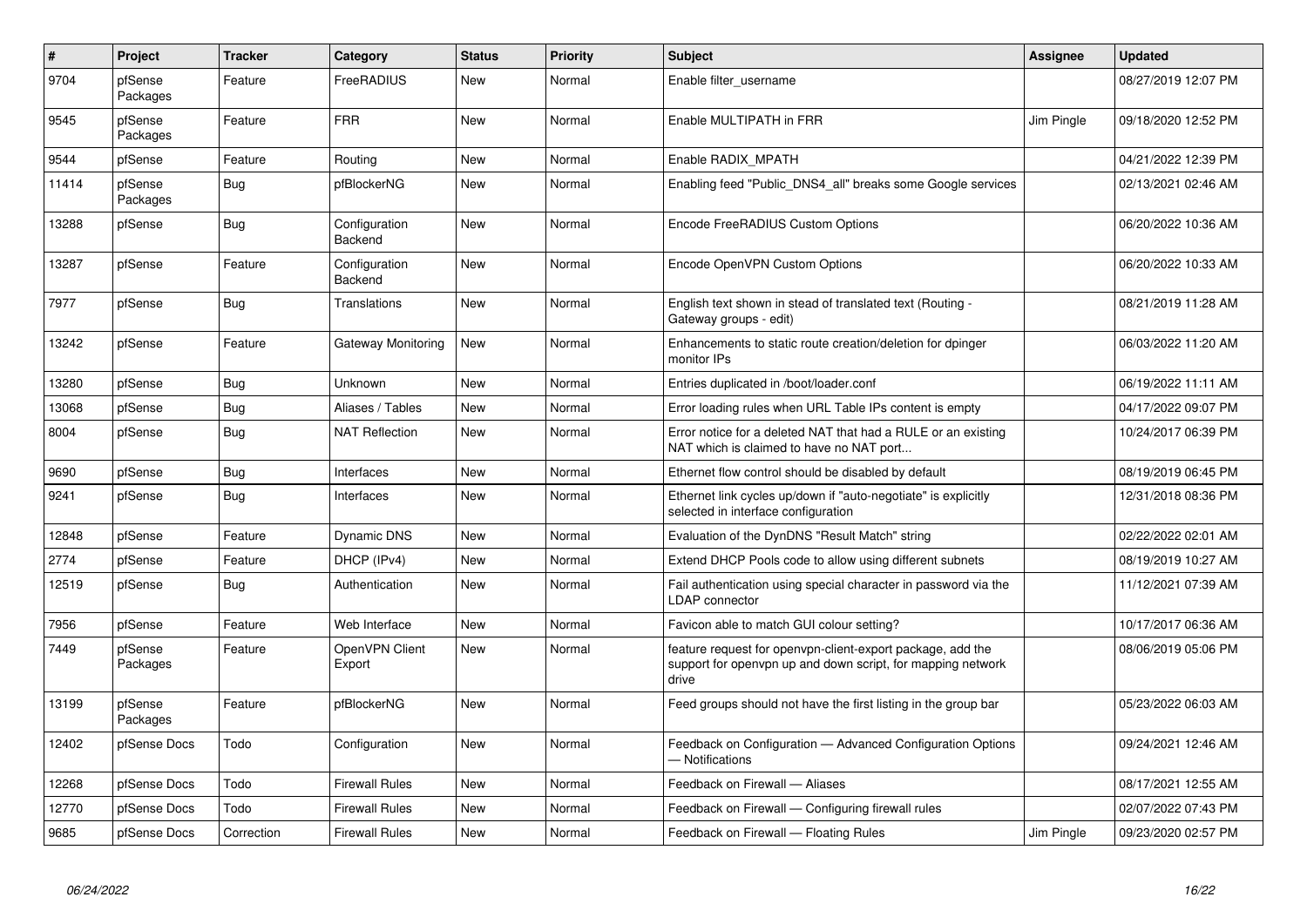| #     | Project             | <b>Tracker</b> | Category                 | <b>Status</b> | <b>Priority</b> | Subject                                                                                                     | <b>Assignee</b>       | <b>Updated</b>      |
|-------|---------------------|----------------|--------------------------|---------------|-----------------|-------------------------------------------------------------------------------------------------------------|-----------------------|---------------------|
| 12237 | pfSense Docs        | Todo           | Hardware                 | <b>New</b>    | Normal          | Feedback on Hardware - Hardware Tuning and<br>Troubleshooting                                               |                       | 08/10/2021 03:13 AM |
| 12659 | pfSense Docs        | Todo           | Hardware                 | New           | Normal          | Feedback on Hardware - Hardware Tuning and<br>Troubleshooting - Flow Control for ix                         |                       | 01/16/2022 10:22 AM |
| 12411 | pfSense Docs        | Todo           | <b>High Availability</b> | New           | Normal          | Feedback on High Availability - pfSense XML-RPC Config<br><b>Sync Overview</b>                              |                       | 09/29/2021 10:39 AM |
| 11648 | pfSense Docs        | Todo           | Packages                 | New           | Normal          | Feedback on Packages - AWS VPC Wizard - pfSense Plus<br><b>Configuration Details</b>                        |                       | 03/10/2021 06:30 AM |
| 11944 | pfSense Docs        | Todo           | Packages                 | <b>New</b>    | Normal          | Feedback on Packages - FRR Package - Bidirectional<br>Forwarding Detection                                  |                       | 05/21/2021 12:57 AM |
| 12395 | pfSense Docs        | Todo           | Packages                 | New           | Normal          | Feedback on Packages - FRR Package - Border Gateway<br>Protocol - BGP Required Information                  |                       | 09/21/2021 04:32 PM |
| 12098 | pfSense Docs        | Correction     | Configuration            | <b>New</b>    | Normal          | Feedback on pfSense Configuration Recipes - Accessing a<br>CPE/Modem from Inside the Firewall               |                       | 07/02/2021 02:30 AM |
| 11195 | pfSense Docs        | Correction     | Recipes                  | New           | Normal          | Feedback on pfSense Configuration Recipes - Accessing a<br>CPE/Modem from Inside the Firewall               | Jim Pingle            | 12/30/2020 01:13 PM |
| 12787 | pfSense Docs        | Todo           | <b>IPsec</b>             | <b>New</b>    | Normal          | Feedback on pfSense Configuration Recipes - Routing<br>Internet Traffic Through a Site-to-Site IPsec Tunnel |                       | 02/11/2022 11:28 PM |
| 12756 | pfSense Docs        | Todo           | WireGuard                | <b>New</b>    | Normal          | Feedback on pfSense Configuration Recipes - WireGuard<br>Remote Access VPN Configuration Example            | Christian<br>McDonald | 05/31/2022 11:42 AM |
| 12883 | pfSense Docs        | Todo           | <b>DNS</b>               | <b>New</b>    | Normal          | Feedback on Services - DNS Resolver - Host Overrides                                                        |                       | 02/28/2022 07:54 PM |
| 12063 | pfSense Docs        | Todo           | <b>Dynamic DNS</b>       | New           | Normal          | Feedback on Services - Dynamic DNS - Configuring RFC<br>2136 Dynamic DNS updates                            |                       | 06/18/2021 06:24 PM |
| 11071 | pfSense Docs        | New Content    | <b>DHCP</b>              | <b>New</b>    | Normal          | Feedback on Services - IPv6 Router Advertisements                                                           | Jim Pingle            | 12/08/2020 09:25 AM |
| 11714 | pfSense Docs        | New Content    | <b>High Availability</b> | New           | Normal          | Feedback on Troubleshooting - Troubleshooting High<br><b>Availability DHCP Failover</b>                     |                       | 03/21/2021 05:58 PM |
| 9374  | pfSense Docs        | Correction     | Recipes                  | New           | Normal          | Feedback on Virtualization - Virtualizing pfSense with Hyper-V                                              | Jim Pingle            | 09/23/2020 02:40 PM |
| 10924 | pfSense Docs        | Correction     | Recipes                  | New           | Normal          | Feedback on Virtualization - Virtualizing pfSense with VMware<br>vSphere / ESXi                             | Jim Pingle            | 09/23/2020 03:46 PM |
| 11067 | pfSense Docs        | Correction     | Wireless                 | New           | Normal          | Feedback on Wireless - Recommended Wireless Hardware                                                        | Jim Pingle            | 11/16/2020 07:17 AM |
| 11227 | pfSense<br>Packages | Feature        | pfBlockerNG              | <b>New</b>    | Normal          | Feeds update                                                                                                |                       | 01/07/2021 12:11 AM |
| 11178 | pfSense<br>Packages | Feature        | Filer                    | <b>New</b>    | Normal          | Filer do not ask what to do with previous filename                                                          |                       | 12/31/2020 02:45 AM |
| 11235 | pfSense<br>Packages | Bug            | Filer                    | New           | Normal          | Filer run script when "state" unchanged                                                                     |                       | 01/08/2021 07:24 AM |
| 13067 | pfSense             | Bug            | FilterDNS                | New           | Normal          | filterdns resolve interval is twice the intended value                                                      |                       | 04/17/2022 07:45 PM |
| 12056 | pfSense             | Bug            | Logging                  | New           | Normal          | Filterlog says "Unknown Option %u"                                                                          |                       | 06/18/2021 05:51 AM |
| 10493 | pfSense             | Bug            | <b>IPsec</b>             | New           | Normal          | filter_get_vpns_list() issues                                                                               |                       | 05/06/2020 01:07 AM |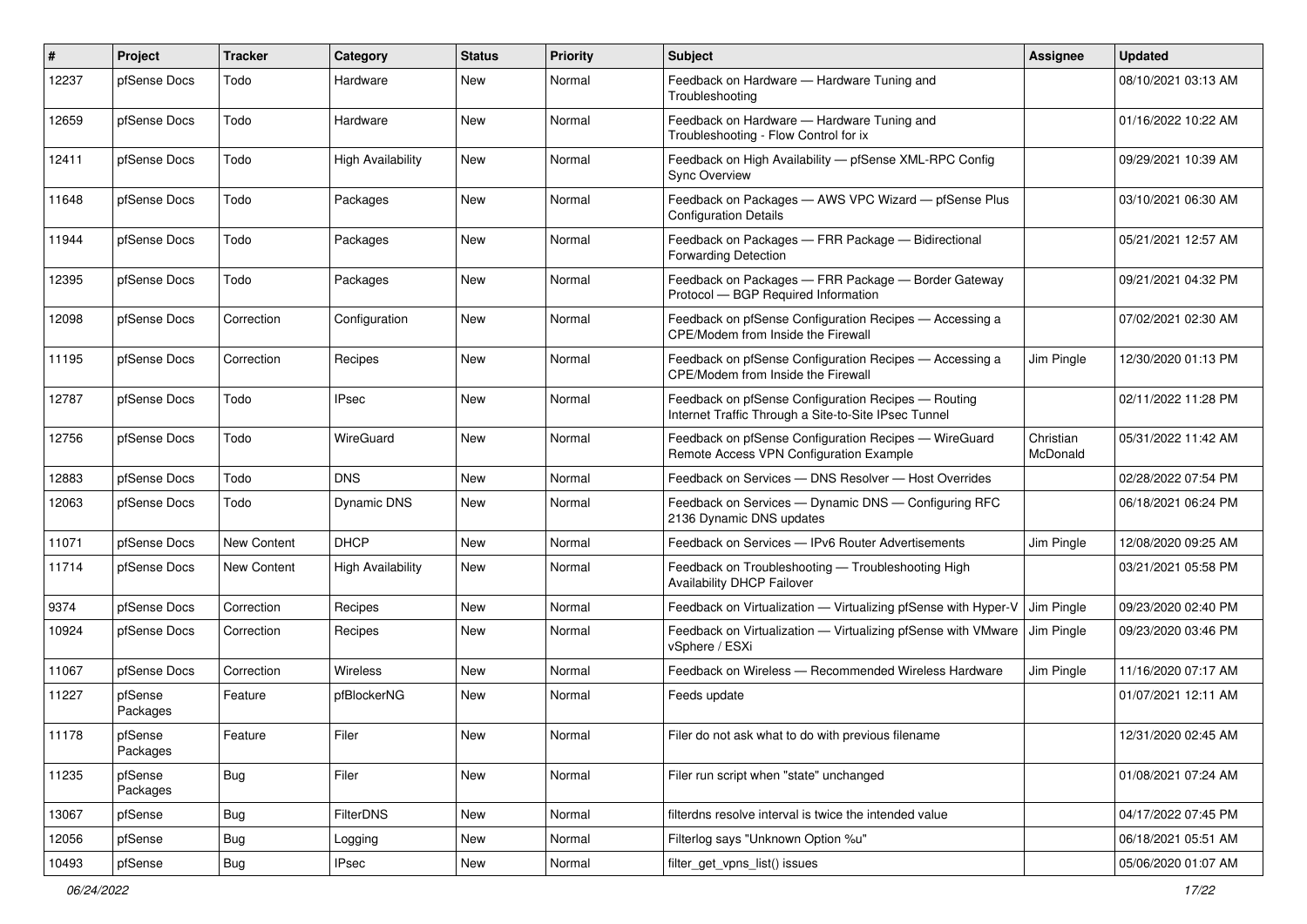| #     | Project             | <b>Tracker</b> | Category                        | <b>Status</b> | <b>Priority</b> | <b>Subject</b>                                                                                                                                              | <b>Assignee</b>   | <b>Updated</b>      |
|-------|---------------------|----------------|---------------------------------|---------------|-----------------|-------------------------------------------------------------------------------------------------------------------------------------------------------------|-------------------|---------------------|
| 12667 | pfSense<br>Packages | Bug            | WireGuard                       | New           | Normal          | Firewall Crashed After Upgrading Wireguard                                                                                                                  |                   | 01/07/2022 09:18 AM |
| 13045 | pfSense<br>Packages | Bug            | WireGuard                       | New           | Normal          | Firewall floating rules ignore WireGuard traffic                                                                                                            |                   | 04/11/2022 09:40 AM |
| 12857 | pfSense             | <b>Bug</b>     | Gateways                        | <b>New</b>    | Normal          | Firewall gateway goes away when making changes to Bridge0<br>device                                                                                         |                   | 02/27/2022 11:20 AM |
| 4479  | pfSense             | Bug            | <b>Operating System</b>         | <b>New</b>    | Normal          | Firewall rules won't match GRE interface after applying IPSEC<br>transport encryption on GRE tunnel                                                         | Luiz Souza        | 08/20/2021 08:46 AM |
| 7373  | pfSense             | Bug            | Rules / NAT                     | <b>New</b>    | Normal          | Firewall schedules GUI needs to be redone from scratch                                                                                                      |                   | 08/21/2019 08:56 AM |
| 13051 | pfSense             | <b>Bug</b>     | <b>Traffic Shaper</b><br>(ALTQ) | New           | Normal          | Firewall traffic shaper by interface selection unknow                                                                                                       |                   | 04/12/2022 07:03 AM |
| 11232 | pfSense             | <b>Bug</b>     | <b>Operating System</b>         | <b>New</b>    | Normal          | Fix pfSense_fsync                                                                                                                                           |                   | 01/08/2021 08:53 AM |
| 10503 | pfSense<br>Packages | <b>Bug</b>     | <b>FRR</b>                      | <b>New</b>    | Normal          | Flapping any GW in multi-WAN influences restating all IPsec<br>tunnels in FRR which leads to dropping all IPsec VTI static<br>routes and related BGP issues |                   | 05/08/2020 07:51 PM |
| 13046 | pfSense             | <b>Bug</b>     | Rules / NAT                     | <b>New</b>    | Normal          | Floating rule applied to IPv6 interface with a SLAAC DHCPv6<br>gateway reports error on boot                                                                |                   | 04/11/2022 09:50 AM |
| 6627  | pfSense             | <b>Bug</b>     | Rules / NAT                     | New           | Normal          | floating tab match rules ignore quick action so should be<br>removed                                                                                        |                   | 07/18/2016 02:15 PM |
| 8752  | pfSense<br>Packages | <b>Bug</b>     | squidguard                      | New           | Normal          | For SquidGuard in "Common ACL" menu "Target Rules List"<br>"access" option always stays with default value '---' for my<br>Target category                  |                   | 08/06/2018 05:53 AM |
| 11522 | pfSense<br>Packages | <b>Bug</b>     | Zabbix                          | <b>New</b>    | Normal          | fping6 error                                                                                                                                                |                   | 02/24/2021 07:13 AM |
| 13282 | pfSense Plus        | Bug            | Aliases / Tables                | <b>New</b>    | Normal          | FQDN Aliases Break if an Invalid Domain is Present in the<br>Chain                                                                                          | Reid<br>Linnemann | 06/18/2022 03:12 PM |
| 8589  | pfSense<br>Packages | <b>Bug</b>     | FreeRADIUS                      | <b>New</b>    | Normal          | FreeRadius 0.15.5 2 ignoring tunnelled-reply=no                                                                                                             |                   | 02/18/2019 03:40 PM |
| 10695 | pfSense<br>Packages | <b>Bug</b>     | FreeRADIUS                      | New           | Normal          | FreeRadius Accounting skipping MBs after reboot due to power<br>down                                                                                        |                   | 06/24/2020 04:49 AM |
| 8031  | pfSense<br>Packages | Feature        | FreeRADIUS                      | <b>New</b>    | Normal          | FreeRADIUS copy entry function                                                                                                                              |                   | 08/16/2019 01:01 PM |
| 4506  | pfSense<br>Packages | Feature        | FreeRADIUS                      | <b>New</b>    | Normal          | FreeRADIUS groups/hunt groups                                                                                                                               |                   | 03/10/2015 08:51 PM |
| 12982 | pfSense<br>Packages | <b>Bug</b>     | FreeRADIUS                      | <b>New</b>    | Normal          | FreeRadius RadReply table entries missing from pf                                                                                                           |                   | 06/19/2022 05:38 PM |
| 8516  | pfSense<br>Packages | Bug            | FreeRADIUS                      | <b>New</b>    | Normal          | FreeRADIUS requires settings re-saved after pfSense upgrade                                                                                                 | Jim Pingle        | 12/31/2021 05:58 PM |
| 11802 | pfSense<br>Packages | <b>Bug</b>     | FreeRADIUS                      | New           | Normal          | FreeRADIUS sync                                                                                                                                             |                   | 05/10/2021 04:18 AM |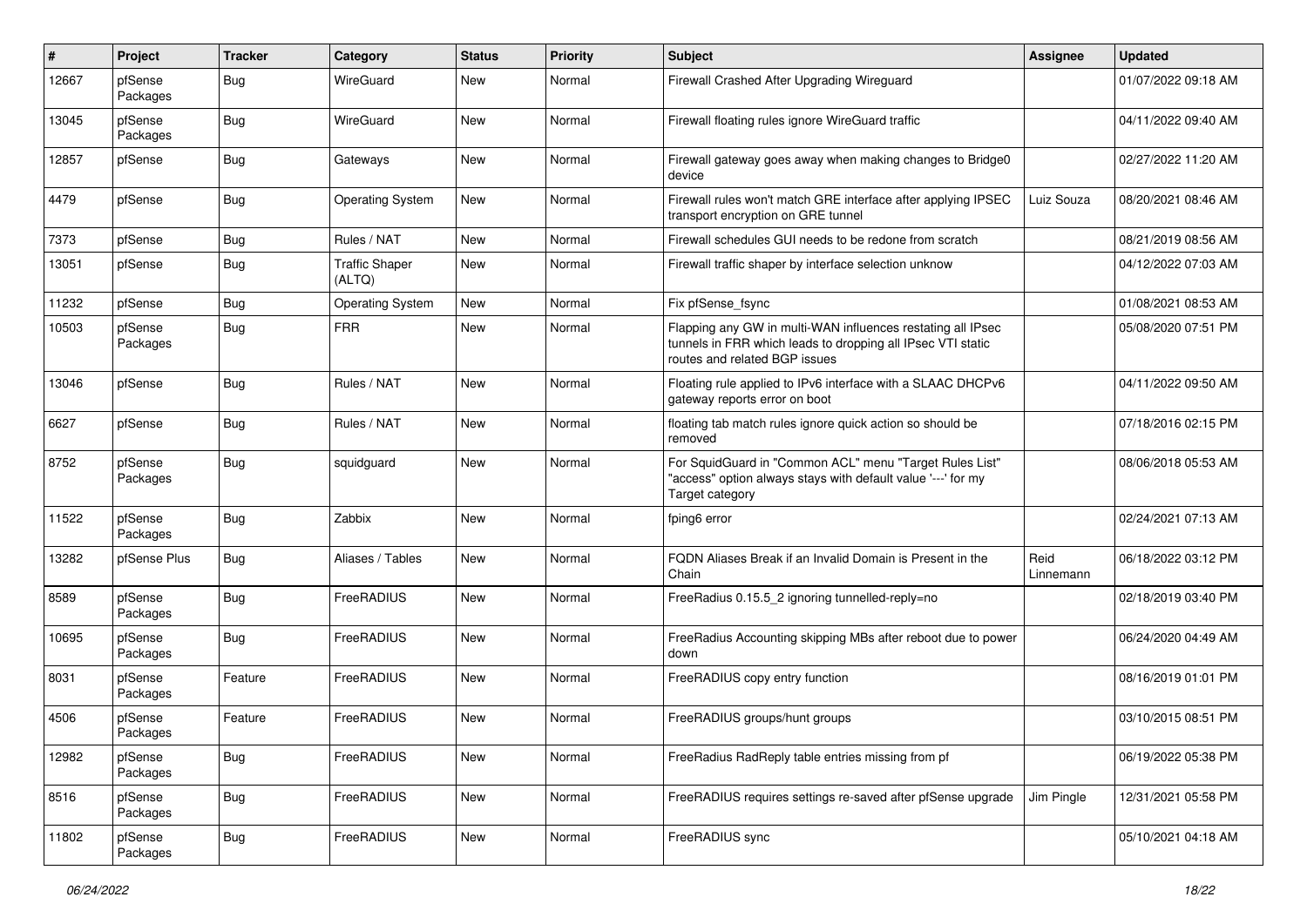| #     | Project             | <b>Tracker</b> | Category                     | <b>Status</b> | <b>Priority</b> | Subject                                                                                            | <b>Assignee</b> | <b>Updated</b>      |
|-------|---------------------|----------------|------------------------------|---------------|-----------------|----------------------------------------------------------------------------------------------------|-----------------|---------------------|
| 12126 | pfSense<br>Packages | Bug            | FreeRADIUS                   | New           | Normal          | freeradius3 0.15.7_31                                                                              |                 | 10/11/2021 08:21 AM |
| 10935 | pfSense<br>Packages | <b>Bug</b>     | <b>FRR</b>                   | New           | Normal          | FRR 0.6.7-6 - BGPD service recycled IPv6 without Route Map                                         |                 | 12/30/2020 05:00 PM |
| 10516 | pfSense<br>Packages | <b>Bug</b>     | <b>FRR</b>                   | <b>New</b>    | Normal          | FRR Access list                                                                                    |                 | 12/06/2020 11:02 PM |
| 11841 | pfSense<br>Packages | Bug            | <b>FRR</b>                   | New           | Normal          | FRR access lists default bahavior changed to permit by default                                     |                 | 04/22/2021 09:52 AM |
| 12889 | pfSense<br>Packages | Feature        | <b>FRR</b>                   | New           | Normal          | FRR GUI add set ipv6 next-hop global                                                               |                 | 03/02/2022 06:10 AM |
| 11835 | pfSense<br>Packages | <b>Bug</b>     | <b>FRR</b>                   | New           | Normal          | FRR OSPF redistributed connected routes disappearing                                               |                 | 04/22/2021 07:11 AM |
| 10294 | pfSense<br>Packages | Bug            | <b>FRR</b>                   | New           | Normal          | FRR Route Counts Incorrect on Status Page                                                          | Jim Pingle      | 02/26/2020 11:08 AM |
| 8547  | pfSense<br>Packages | Feature        | New Package<br>Request       | New           | Normal          | fwknop Port Knocking Package                                                                       |                 | 02/08/2021 12:17 PM |
| 7671  | pfSense             | Feature        | Gateway Monitoring           | <b>New</b>    | Normal          | Gateway Monitoring Via Custom Script or Telnet.                                                    |                 | 09/18/2020 02:59 PM |
| 3312  | pfSense             | <b>Bug</b>     | <b>IPsec</b>                 | New           | Normal          | Gateway on IPsec rules is not functional in pf                                                     |                 | 01/28/2020 10:09 PM |
| 8343  | pfSense             | Bug            | Gateways                     | New           | Normal          | Gateway Routes (Default Routes) not removed in Kernel when<br>removed from GUI                     |                 | 05/14/2020 01:22 AM |
| 12534 | pfSense Plus        | Feature        | Hardware / Drivers           | <b>New</b>    | Normal          | Generate a ISO Image for Remote Restore of pfSense Plus on<br>the XG-1537 and 1541 units with IPMI |                 | 05/30/2022 10:28 AM |
| 7821  | pfSense             | Bug            | DHCP (IPv6)                  | <b>New</b>    | Normal          | GIF does not support broadcast                                                                     |                 | 08/29/2017 10:50 AM |
| 11872 | pfSense             | <b>Bug</b>     | Interfaces                   | <b>New</b>    | Normal          | gif interfaces reporting incorrect traffic counters                                                |                 | 12/30/2021 04:00 AM |
| 9942  | pfSense             | Feature        | <b>Operating System</b>      | New           | Normal          | Give pfSense the possibility to change the keyboard Layout for<br>console users                    |                 | 01/22/2021 02:33 AM |
| 4503  | pfSense<br>Packages | Feature        | New Package<br>Request       | <b>New</b>    | Normal          | GNUGateKeeper H.323 Proxy Package                                                                  |                 | 08/27/2019 02:54 AM |
| 11626 | pfSense Plus        | Bug            | Authentication               | New           | Normal          | Google LDAP connection failed due to lack of SNI for TLS 1.3                                       | Luiz Souza      | 05/19/2022 08:09 AM |
| 12625 | pfSense             | Feature        | Logging                      | New           | Normal          | Granular logging options for default firewall rules.                                               |                 | 12/21/2021 06:39 PM |
| 521   | pfSense             | Feature        | User Manager /<br>Privileges | New           | Normal          | Group manager Assigned Permissions                                                                 |                 | 04/18/2010 02:59 PM |
| 6738  | pfSense             | Feature        | Web Interface                | New           | Normal          | GUI Action Buttons replicated to the top of the List                                               |                 | 07/10/2021 01:04 PM |
| 12483 | pfSense             | <b>Bug</b>     | Configuration<br>Backend     | New           | Normal          | GUI creates inconsistent config.xml                                                                |                 | 10/23/2021 06:48 AM |
| 11666 | pfSense             | <b>Bug</b>     | Logging                      | New           | Normal          | GUI Firewall log search not parsing filter.log beyond hard coded<br>limit                          |                 | 03/12/2021 11:38 AM |
| 7957  | pfSense             | Feature        | Web Interface                | New           | Normal          | GUI theme - separate "colour" from "compact/normal" in theme<br>dropdown                           |                 | 10/17/2017 06:58 AM |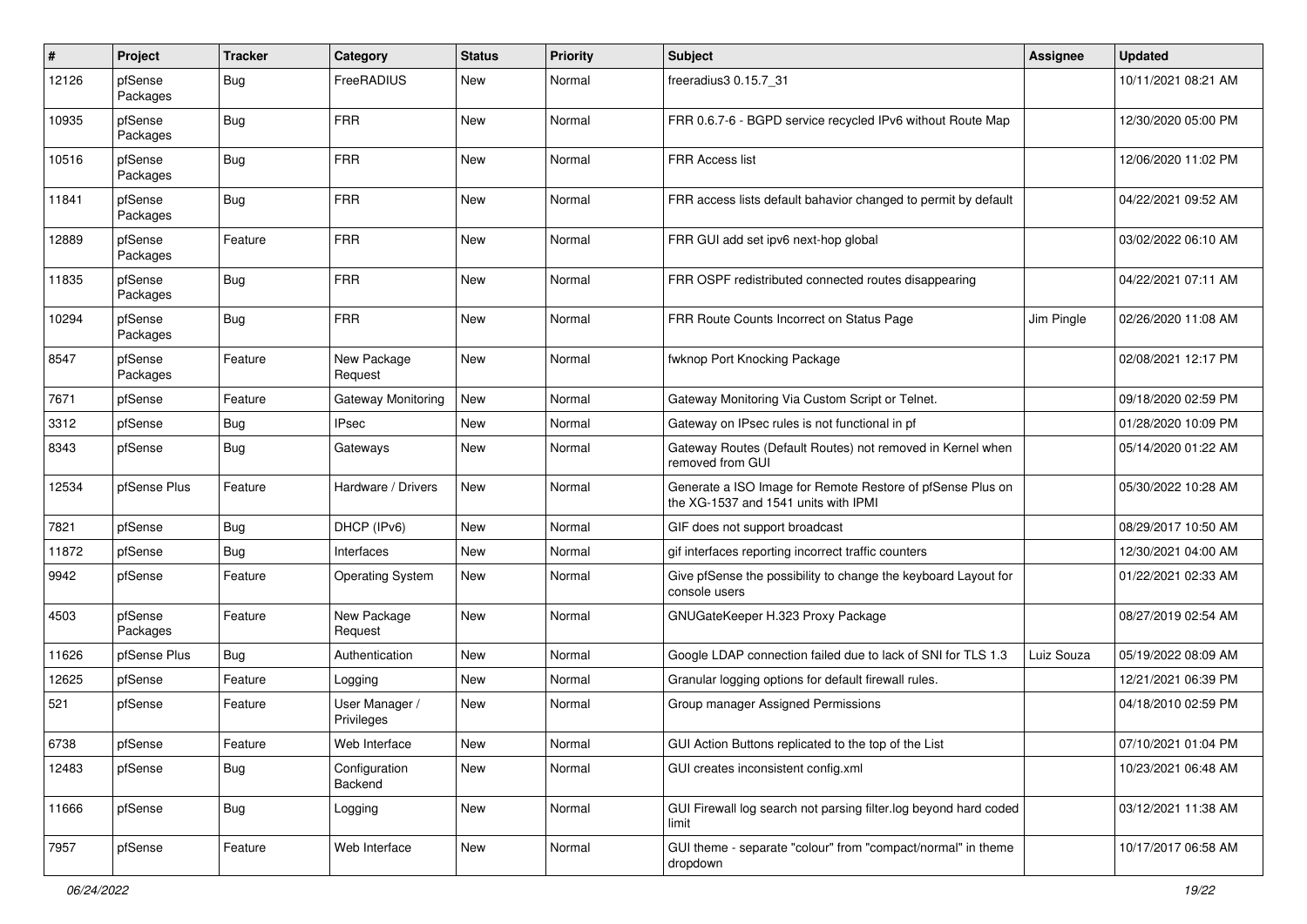| $\pmb{\#}$ | Project             | <b>Tracker</b> | Category                        | <b>Status</b> | <b>Priority</b> | <b>Subject</b>                                                                                   | Assignee | <b>Updated</b>      |
|------------|---------------------|----------------|---------------------------------|---------------|-----------------|--------------------------------------------------------------------------------------------------|----------|---------------------|
| 6861       | pfSense<br>Packages | <b>Bug</b>     | haproxy                         | <b>New</b>    | Normal          | Ha-Proxy duplicated backend used in place of original backend                                    |          | 02/18/2019 05:30 PM |
| 12427      | pfSense<br>Packages | Todo           | haproxy                         | <b>New</b>    | Normal          | ha-proxy: action order in the GUI is not keeped in the resulting<br>ha-proxy configuration       |          | 10/06/2021 07:02 AM |
| 13039      | pfSense<br>Packages | Feature        | <b>AWS VPC</b>                  | <b>New</b>    | Normal          | Handle transit gateway VPNs in the AWS VPN wizard                                                |          | 04/11/2022 07:31 AM |
| 11036      | pfSense<br>Packages | <b>Bug</b>     | haproxy                         | New           | Normal          | <b>HAproxy ACL</b>                                                                               |          | 02/11/2022 11:27 AM |
| 8982       | pfSense<br>Packages | Feature        | haproxy                         | <b>New</b>    | Normal          | HAproxy ACL support for map in configuration UI                                                  |          | 06/25/2019 01:49 AM |
| 12249      | pfSense             | Bug            | Backup / Restore                | New           | Normal          | HAProxy causing failed ACB backups                                                               |          | 11/15/2021 11:58 PM |
| 9500       | pfSense<br>Packages | Bug            | haproxy                         | New           | Normal          | HAproxy does not delete non-applicable action config                                             |          | 01/18/2022 06:28 AM |
| 9261       | pfSense<br>Packages | <b>Bug</b>     | haproxy                         | <b>New</b>    | Normal          | haproxy GUI failure                                                                              |          | 01/08/2019 12:41 PM |
| 7462       | pfSense<br>Packages | <b>Bug</b>     | haproxy                         | <b>New</b>    | Normal          | HAproxy not rebinding properly after WAN DHCP IP change                                          |          | 01/11/2018 09:15 AM |
| 8902       | pfSense<br>Packages | <b>Bug</b>     | haproxy                         | New           | Normal          | HAproxy package not use custom DNS for lookup on apply new<br>config                             |          | 09/16/2018 08:16 AM |
| 8869       | pfSense<br>Packages | Feature        | haproxy                         | <b>New</b>    | Normal          | HAproxy should use RFC 7919 DH parameter files                                                   |          | 10/17/2018 10:46 AM |
| 9077       | pfSense<br>Packages | Feature        | haproxy                         | <b>New</b>    | Normal          | haproxy UI: Add seperator lines                                                                  |          | 10/29/2018 06:06 AM |
| 6784       | pfSense<br>Packages | Bug            | haproxy                         | <b>New</b>    | Normal          | HAProxy version .48 will not use URL Table Alias for front end<br>listener                       |          | 02/18/2019 05:32 PM |
| 8121       | pfSense<br>Packages | Feature        | haproxy                         | New           | Normal          | haproxy, allow to generate backends even they don't seem to<br>be used                           |          | 11/23/2017 04:04 AM |
| 2308       | pfSense             | <b>Bug</b>     | <b>Traffic Shaper</b><br>(ALTQ) | New           | Normal          | HFSC WebUI doesn't check for "Bandwidth" setting                                                 |          | 12/04/2012 07:12 PM |
| 9079       | pfSense<br>Packages | Bug            | ntop                            | New           | Normal          | High CPU usage of ntopng even during IDLE and no network<br>traffic                              |          | 12/16/2018 02:40 PM |
| 7738       | pfSense             | Feature        | <b>IPsec</b>                    | New           | Normal          | Highlight which IPSec (or other VPN) crypto modes are<br>hardware-accelerated in the UI          |          | 08/13/2019 03:46 PM |
| 7665       | pfSense             | Bug            | Aliases / Tables                | <b>New</b>    | Normal          | Host range validation for Aliases is not strict enough                                           |          | 08/21/2019 11:01 AM |
| 12597      | pfSense Docs        | New Content    | Hardware                        | <b>New</b>    | Normal          | How to reset IPMI settings and password for Netgate<br>appliances                                |          | 05/07/2022 12:33 PM |
| 6539       | pfSense             | Feature        | Rules / NAT                     | <b>New</b>    | Normal          | ICMPv6 filtering requires multiple rules - no range support                                      |          | 08/13/2019 01:23 PM |
| 6398       | pfSense             | <b>Bug</b>     | Configuration<br>Backend        | <b>New</b>    | Normal          | If config cannot be loaded due to corruption or bug, it isn't<br>handled gracefully (just stops) |          | 08/13/2019 01:23 PM |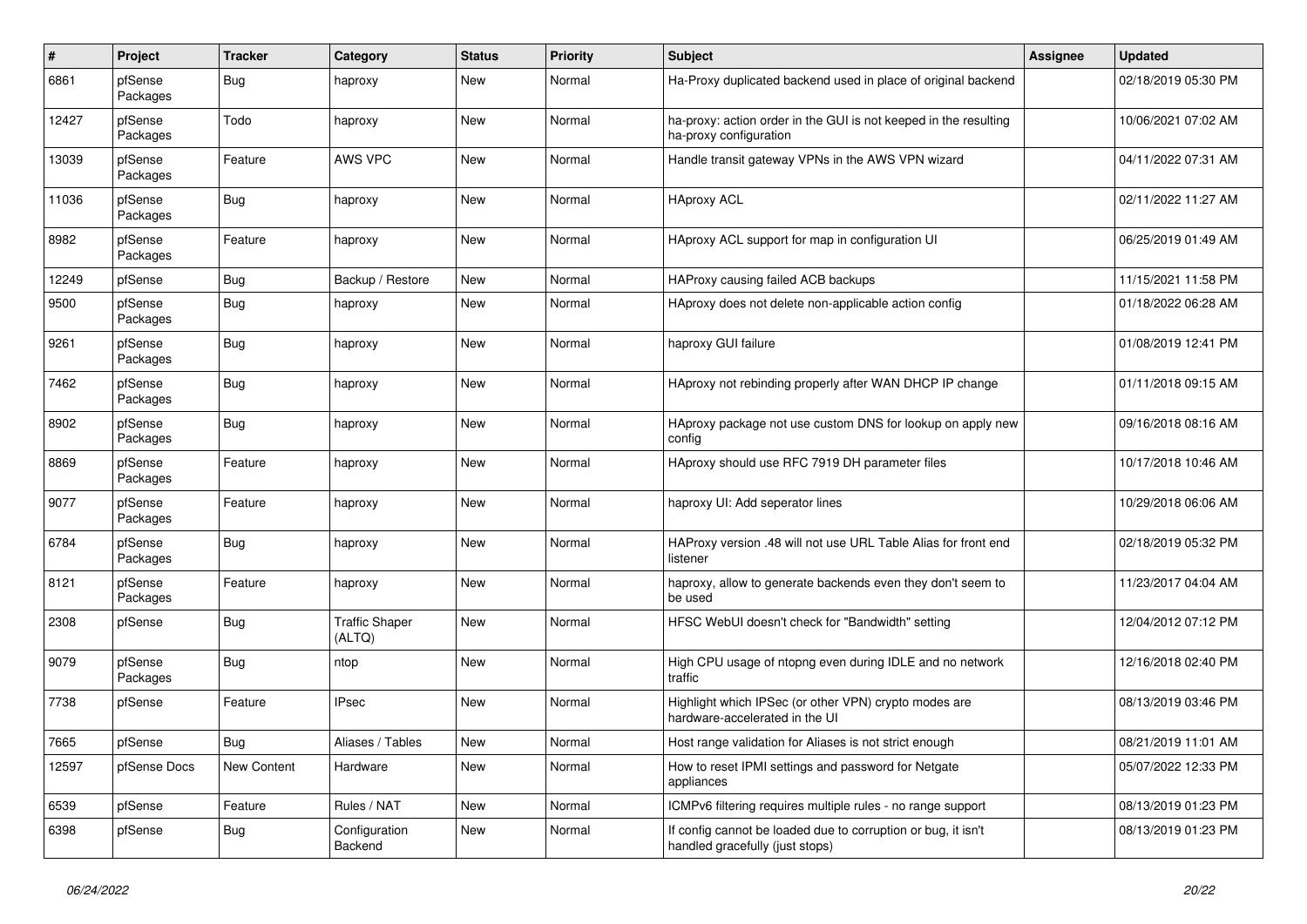| $\vert$ # | Project             | <b>Tracker</b> | Category                | <b>Status</b> | Priority | <b>Subject</b>                                                                                                                   | <b>Assignee</b>  | <b>Updated</b>      |
|-----------|---------------------|----------------|-------------------------|---------------|----------|----------------------------------------------------------------------------------------------------------------------------------|------------------|---------------------|
| 10150     | pfSense             | Bug            | <b>IGMP Proxy</b>       | <b>New</b>    | Normal   | IGMP Proxy does not scale to hundreds of streams                                                                                 |                  | 01/03/2020 02:56 AM |
| 13276     | pfSense             | Bug            | <b>IGMP Proxy</b>       | New           | Normal   | IGMP Proxy Error Message for Logging Links to System Log<br>Instead of Routing Log                                               |                  | 06/16/2022 07:48 PM |
| 13277     | pfSense             | Bug            | <b>IGMP Proxy</b>       | <b>New</b>    | Normal   | IGMP Proxy webConfigurator Page Always Produces Error                                                                            |                  | 06/16/2022 07:50 PM |
| 2335      | pfSense             | Bug            | <b>Operating System</b> | New           | Normal   | <b>IGMPProxy and CARP Results in System Instability Upon</b><br>Reboot                                                           |                  | 07/19/2014 10:25 PM |
| 3382      | pfSense             | Bug            | <b>IGMP Proxy</b>       | <b>New</b>    | Normal   | IGMPPROXY fails with more than 32 interfaces                                                                                     |                  | 07/12/2016 11:01 PM |
| 9338      | pfSense             | Bug            | <b>IGMP Proxy</b>       | New           | Normal   | igmpproxy ignoring downstream vlan interface                                                                                     |                  | 02/22/2019 03:48 AM |
| 8711      | pfSense             | Bug            | <b>IGMP Proxy</b>       | New           | Normal   | igmpproxy with PPPoE Interfaces                                                                                                  |                  | 07/28/2018 09:21 AM |
| 12079     | pfSense             | Bug            | <b>IGMP Proxy</b>       | New           | Normal   | IGMPProxy: kernel panic, Sleeping thread owns a<br>non-sleepable lock                                                            | Mateusz<br>Guzik | 05/10/2022 03:14 PM |
| 12243     | pfSense             | Todo           | Package System          | New           | Normal   | Implement ```plugin_interfaces()```                                                                                              |                  | 02/07/2022 03:50 AM |
| 12875     | pfSense             | Bug            | Package System          | New           | Normal   | Import zabbix-agent6 and zabbix-proxy6 from FreeBSD Ports                                                                        |                  | 05/28/2022 06:50 PM |
| 5445      | pfSense             | Todo           | Web Interface           | <b>New</b>    | Normal   | Improve banner for "background activity"                                                                                         |                  | 02/06/2016 04:43 AM |
| 12751     | pfSense<br>Packages | Bug            | <b>FRR</b>              | <b>New</b>    | Normal   | Improve FRR route restoration after gateway events                                                                               |                  | 02/06/2022 11:07 PM |
| 6469      | pfSense             | Feature        | Console Menu            | New           | Normal   | Improve help + self documentation in console PHP shell                                                                           |                  | 08/13/2019 01:23 PM |
| 12461     | pfSense Docs        | Todo           | Hardware                | <b>New</b>    | Normal   | Improve macOS Serial Command Instructions                                                                                        |                  | 10/15/2021 03:47 PM |
| 11730     | pfSense             | <b>Bug</b>     | Web Interface           | New           | Normal   | Improve visibility of option selections in dark themes                                                                           |                  | 03/25/2021 09:38 PM |
| 10482     | pfSense Docs        | Correction     | Virtualization          | <b>New</b>    | Normal   | In AWS, Get System Log may not show output and Get<br>Instance Screenshot may need to be used                                    | Jim Pingle       | 04/20/2020 09:07 AM |
| 9035      | pfSense             | <b>Bug</b>     | Rules / NAT             | <b>New</b>    | Normal   | Inactive Interfaces are Hidden in Firewall Rules                                                                                 |                  | 08/14/2019 12:39 PM |
| 8309      | pfSense             | Feature        | Hardware / Drivers      | <b>New</b>    | Normal   | Include apuled driver to add support for LEDs on PC Engines<br><b>APU</b> boards                                                 | Darryn Storm     | 08/20/2019 08:47 AM |
| 7402      | pfSense             | Bug            | Web Interface           | New           | Normal   | Inconsistent use of htmlentities validation checks                                                                               |                  | 03/21/2017 08:58 AM |
| 11717     | pfSense             | <b>Bug</b>     | Rules / NAT             | <b>New</b>    | Normal   | Incorrect port forwarding rules if Destination port alias is not<br>equal to Redirect target port alias                          |                  | 03/22/2021 06:06 AM |
| 5616      | pfSense             | Feature        | <b>Wireless</b>         | <b>New</b>    | Normal   | <b>Incorrect Wireless Channel</b>                                                                                                | Jim<br>Thompson  | 10/09/2016 03:33 PM |
| 11243     | pfSense             | Feature        | <b>Interfaces</b>       | New           | Normal   | individual pfctl snort2c tables per interface only blocking IPs for<br>specific interface when a rule triggers in snort/suricata |                  | 01/14/2021 03:02 PM |
| 13158     | pfSense             | Bug            | Web Interface           | <b>New</b>    | Normal   | Input validation error when applying limiter changes                                                                             |                  | 05/14/2022 05:32 PM |
| 1367      | pfSense             | Feature        | Backup / Restore        | New           | Normal   | Input validation on partial config restores                                                                                      |                  | 03/21/2011 01:16 AM |
| 11257     | pfSense             | Feature        | Upgrade                 | New           | Normal   | Installed Packages: Update all button                                                                                            |                  | 01/18/2021 10:45 AM |
| 1940      | pfSense             | Todo           | Logging                 | New           | Normal   | Integrate rSyslogd                                                                                                               |                  | 07/06/2018 02:11 PM |